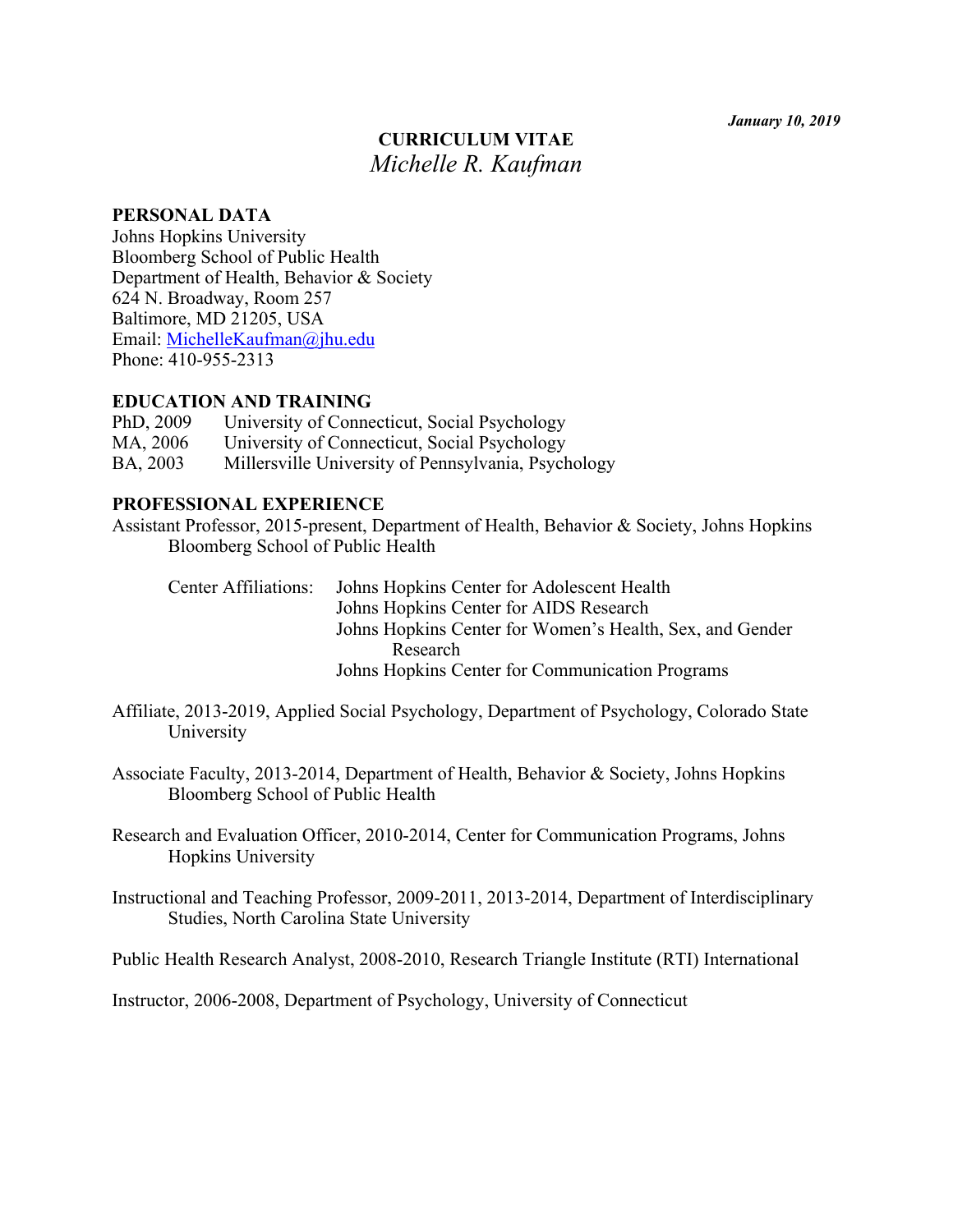# **PROFESSIONAL ACTIVITIES**

*Society Membership and Leadership* 

Society for Prevention Research American Public Health Association Society for the Psychological Study of Social Issues (APA Division 9) Co-Chair, Internationalization Committee, 2017-present Member, Internationalization Committee, 2015-2017 Member, Clara Mayo Award Review Committee, 2014 Society for the Psychology of Women (APA Division 35) Association for Women in Psychology Member, Web Committee, 2009-2010

*Participation on Advisory Panels*

| $2016$ -present | National Mentoring Resource Center Research Board, Board Member   |
|-----------------|-------------------------------------------------------------------|
| $2017$ -present | My Brother's Keeper Initiative, Baltimore, Executive Board Member |
|                 | Secretary, 2018-present                                           |
| $2018$ -present | <i>Simply Parent, Advisory Board Member</i>                       |

#### *Program or Project Development*

| 2004 | Member, Conference Planning Committee, New England Social Psychology  |
|------|-----------------------------------------------------------------------|
|      | Association                                                           |
| 2019 | Planning Committee, Relationships and Tech Conference, Annecy, France |

### *Other Professional Activities*

Affiliate, University of Connecticut Center for Health, Intervention & Prevention (2008 present) Staff writer for www.luvze.com, 2012-2014

### **EDITORIAL ACTIVITIES**

*Journal Peer Review Activities* 

Ad Hoc Reviewer for *AIDS and Behavior; Archives of Sexual Behavior; BMC Public Health; Culture, Health & Sexuality; Evaluation and Program Planning; Global Health: Science & Practice; Global Public Health; International Health; Journal of Adolescent Health; Journal of Health Communication; Journal of Prevention and Intervention in the Community; Journal of Sex Research; Journal of Women and Social Work; Psychology & Health; SAHARA-J: Journal of Social Aspects of HIV/AIDS; Psychiatric Services; Social Science and Medicine; Violence Against Women; Vulnerable Children & Youth Studies; Women & Health; Women's Studies International Forum*

#### *Editorial Board Membership*

Advisory Board Member, *Ethiopian Journal of Health Development* (2017-2018)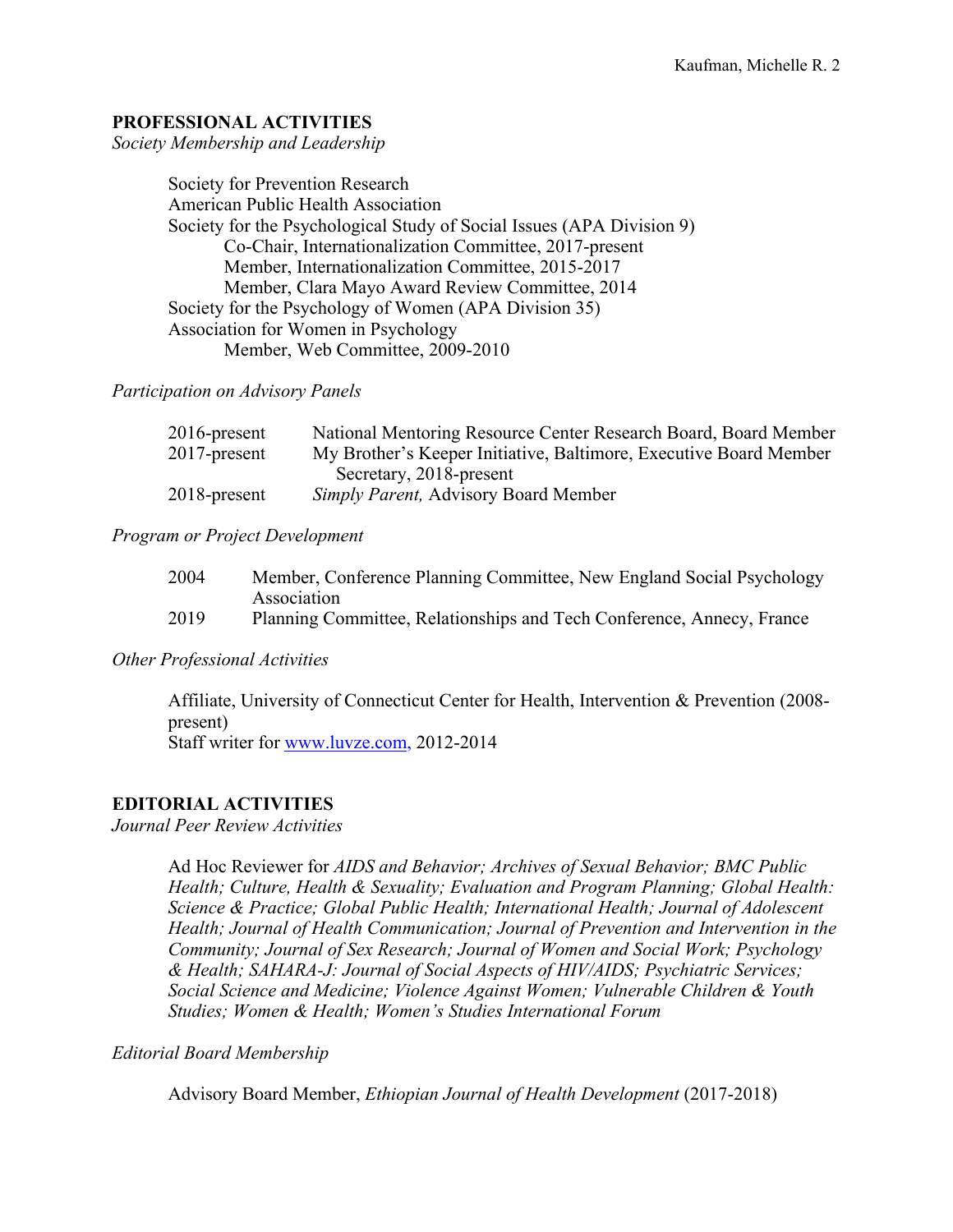Editorial Member, *Journal of Trafficking, Organized Crime & Security* (2014-present)

*Ad Hoc Review of Proposals* 

Ministry of Foreign Affairs of Denmark, 2018 Italy Ministry of Health, Office of Health and Technologic Research, 2015, 2016, 2018 South African Medical Research Council, Self-Initiated Research Grants, 2016 Louisiana Board of Regents' Pilot Funding for New Research Program, 2015 SPSSI Clara Mayo Grants Committee, 2014 Center for Health Intervention & Prevention (CHIP) at University of Connecticut Seed Grant Committee, 2005

# **HONORS AND AWARDS**

*Awards* 

Young Alumni Achievement Award, Millersville University, 2018 National Institutes of Health, Health Disparities Loan Repayment Award, 2009-2013 RTI International Young Career Author Award, 2009 RTI International Highly Published Author Award, 2009 US Department of State Nepal Fulbright Student Research Award, 2007-2008

# **PUBLICATIONS**

*Peer-Reviewed Journal Articles (student authors noted in italics)*

- 1. **Kaufman, M. R.,** *Tsang, S.,* Sabri, B., Budhathoki, B., & Campbell, J. (2018). Health and academic consequences of sexual victimisation experiences among students in a university setting. *Psychology & Sexuality, epub ahead of print.* doi: 10.1080/19419899.2018.1552184
- 2. Sabri, B., Warren, N., **Kaufman, M. R.,** Coe, W. H., Alhusen, J. L., Cascante, A., & Campbell, J. C. (2018). Unwanted sexual experiences in university settings: Survivors' perspectives on effective prevention and intervention strategies. *Aggression, Maltreatment & Trauma, epub ahead of print.* doi:10.1080/10926771.2018.1481901.
- 3. Campbell, J. C., Sabri, B., Budhathoki, C., **Kaufman, M. R.,** Alhusen, J., & Decker, M. (2018). Unwanted sexual acts among university students: Correlates of victimization and perpetration. *Journal of Interpersonal Violence, epub ahead of print.* doi: 10.1177/0886260517734221
- 4. *Xu, W.,* Zheng, Y., & **Kaufman, M. R.** (2018). Predictors of recent HIV testing among Chinese men who have sex with men: A barrier perspective. *AIDS Patient Care and STDs, 32*(10):408-417*.*
- 5. **Kaufman, M. R.,** Patel, E. U., Dam, K. H., Packman, Z. R., Van Lith, L. M., Hatzold, K., Tobian, A. A. R. (et al) (2018). Counseling received by adolescents undergoing voluntary medical male circumcision: moving towards age-equitable comprehensive HIV prevention measures. *Clinical Infectious Diseases*, 66(suppl\_3): S213-S220. doi: 10.1093/cid/cix952*.*
- 6. Van Lith, L. M., Mallalieu, E. C., Patel, E. U., Dam, K. H., **Kaufman, M. R.,** Tobian, A. A. R. (et al) (2018). Perceived quality of in-service communication and counseling among adolescents undergoing voluntary medical male circumcision in South Africa, Tanzania, and Zimbabwe. *Clinical Infectious Diseases*, 66(suppl\_3): S205-S212. doi: 10.1093/cid/cix971.
- 7. Dam, K. H., **Kaufman, M. R.,** Patel, E.U., Van Lith, L.M., Hatzhold, K., Marcell, A.V., Tobian, A. A. R. (et al) (2018). Parental communication, engagement, and support during the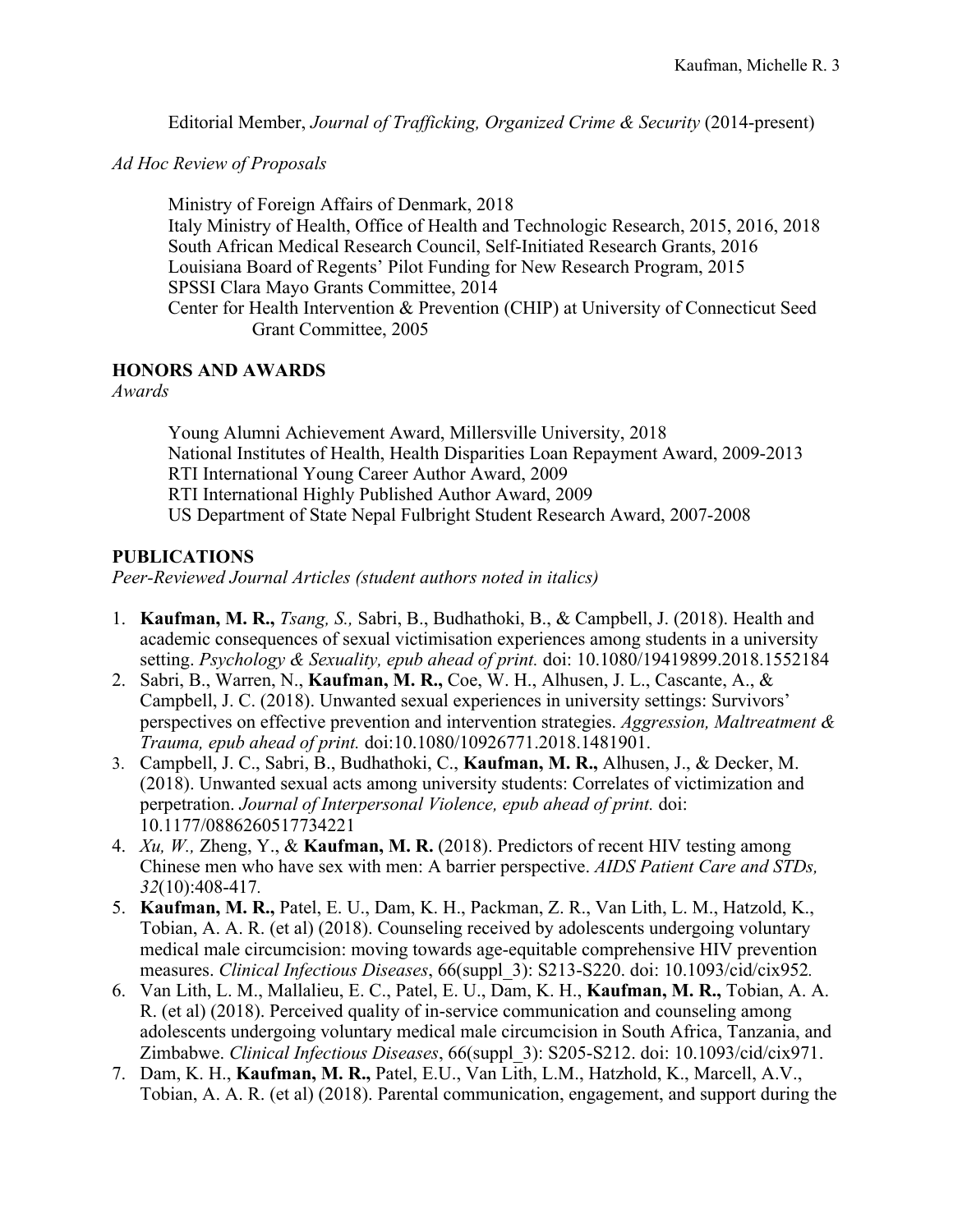adolescent voluntary medical male circumcision experience: perspectives of adolescents and parents. *Clinical Infectious Diseases,* 66(suppl\_3): S189-S197. doi: 10.1093/cid/cix970.

- 8. Patel, E. U., **Kaufman, M. R.,** Dam, K. H., Van Lith, L. M., Hatzhold, K., Marcell, A. V., Tobian, A. A. R. (et al) (2018). Age differences in perceptions of and motivations for voluntary medical male circumcision among adolescents in South Africa, Tanzania, and Zimbabwe. *Clinical Infectious Diseases,* 66(suppl\_3): S173-S182. doi: 10.1093/cid/cix951.
- 9. **Kaufman, M.R.,** Patel, E.U., Dam, K.H., Packman, Z.R., Van Lith, L.M., Hatzhold, K., Tobian, A.A.R. (et al). (2018). Impact of counseling received by adolescents undergoing voluntary medical male circumcision on knowledge and sexual intentions. *Clinical Infectious Diseases*, 66(suppl\_3): S221-S228. doi: 10.1093/cid/cix973.
- 10. Mavhu, W., Hatzhold, K., Dam, K. H., **Kaufman, M. R.,** Patel, E. U., Van Lith, L. M., Tobian, A. A. R. (et al) (2018). Adolescent wound-care self-efficacy, beliefs and practices following voluntary medical male circumcision: a multi-country assessment. *Clinical Infectious Diseases*, 66(suppl\_3): S229-S235. doi: 10.1093/cid/cix953.
- 11. **Kaufman, M. R.,** Dam, K. H., *Sharma, K.,* Van Lith, L. M., Hatzold, K., Marcell, A. V., Tobian, A. A. R. (et al) (2018). Females' peer influence and support for adolescent males receiving voluntary medical male circumcision services. *Clinical Infectious Diseases,* 66(suppl\_3): S183-S188. doi: 10.1093/cid/cix1057.
- 12. Tobian, A. R. R., Dam, K. H., Van Lith, L. M., Hatzhold, K., Marcell, A. V., Mavhu W., **Kaufman, M. R**. (et al) (2018). Providers' perceptions and training needs for counseling adolescents undergoing voluntary medical male circumcision. *Clinical Infectious Diseases*, 66(suppl\_3): S198-S204. doi: 10.1093/cid/cix1036.
- 13. *Carrasco, M. A., Nguyen, T. Q.,* & **Kaufman, M. R.** (2018). Low uptake of voluntary medical male circumcision among high risk men in Malawi. *AIDS & Behavior, 22*(2): 447- 453*.* doi: 10.1007/s10461-016-1633-1
- 14. **Kaufman, M. R.,** Harman, J. J., Smelyanskaya, M., Orkis, J., & Ainslie, R. (2017). "Love me, parents!": impact of a national social and behavioral change communication campaign on maternal health outcomes in Tanzania. *BMC Pregnancy & Childbirth, 17*: 305*.*  doi:10.1186/s12884-017-1470-x
- 15. *Trott, C. D.,* Harman, J. J., & **Kaufman, M. R.** (2017). Women's attitudes towards intimate partner violence in Ethiopia: The role of social norms in the interview context. *Violence Against Women, 23*(8): 1016-1036*.* doi: 10.1177/1077801216654018
- 16. **Kaufman, M. R.,** Dam, K. H., Van Lith, L. M., Hatzold, K., Mavhu, W., Kahabuka, C., …Tobin, A. A. R. (2017). Voluntary medical male circumcision among adolescents: A missed opportunity for HIV behavioral interventions. *AIDS, 31*(Suppl 3): S233-S241. doi: 10.1097/QAD.0000000000001484
- 17. *Carrasco, M. A.,* & **Kaufman, M. R.** (2017). Correlates of condom use and procedure knowledge among men accessing voluntary medical male circumcision in Malawi. *International Journal of Behavioral Medicine, 24*(2): 305-311*.* doi:10.1007/s12529-016- 9594-3
- 18. **Kaufman, M. R.,** Gebretsadik, L. A., *Mooney, A., Rieder, R.*, Limaye, R. J., Girma, E., …Sudhakar, M. N. (2017). The differential effects of an opt-out HIV testing policy for pregnant women in Ethiopia when accounting for stigma: Secondary analysis of DHS data. *Prevention Science, 18*(2): 245-252*.* doi:10.1007/s11121-016-0740-6
- 19. **Kaufman, M.R.,** Harman, J.J., *Menger, L*., & Shrestha, D.K. (2016). Understanding the experiences and needs of female commercial sex workers in Kathmandu, Nepal. *Health Care for Women International, 37*(8): 872-88*.*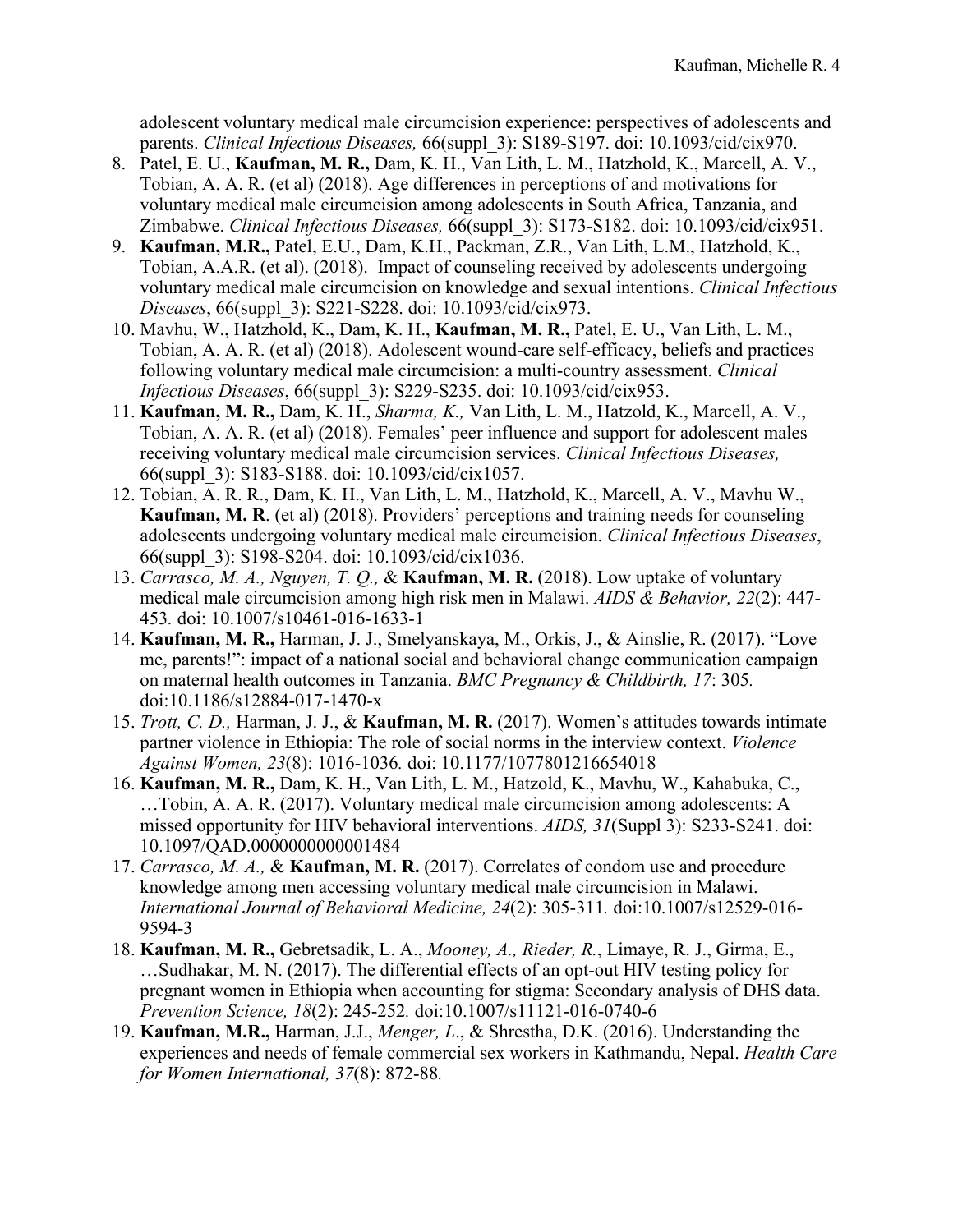- 20. **Kaufman, M. R.,** Smelyanskaya, M., Van Lith, L. M., Mallalieu, E. C., *Waxman, A.,* Hatzhold, J….Tobian, A. A. R. (2016). Adolescent sexual and reproductive health services and implications for the provision of voluntary medical male circumcision: Results of a systematic literature review. *PLoS ONE, 11*(3): e0149892. doi: 10.1371/journal.pone.0149892
- 21. **Kaufman, M. R.,** *Tsang, S. W., Mooney, A.,* McCartney-Melstad, A., Mushi, A. K., & Kamala, B. (2016)."Protect your loved ones from Fataki": Discouraging cross-generational sex in Tanzania. *Qualitative Health Research, 26*(7): 994-1004. 10.1177/1049732315583823
- 22. *Carrasco, M. A.,* Esser, M.B., Sparks, A., & **Kaufman, M. R.** (2016). HIV-alcohol risk reduction interventions in sub-Saharan Africa: A systematic review of the literature and recommendations for a way forward. *AIDS & Behavior, 20*(3): 484-503. doi: 10.1007/s10461-015-1233-5
- 23. Pandey, S., **Kaufman, M. R.,** Tewari, H. R., & Bhowmick, P. K. (2015). Reconstructing life in red light establishments in Delhi, India: A qualitative investigation. *Journal of Trafficking, Organized Crime and Security, 1*(1): 36-46.
- 24. *Geleta, D.,* Birhanu, Z., **Kaufman, M.,** & Temesgen, B. (2015). Gender norms and family planning decision-making among married men and women, rural Ethiopia: A qualitative study. *Science Journal of Public Health, 3*(2)*:* 242-250. doi: 10.11648/j.sjph.20150302.23
- 25. **Kaufman, M. R.,** *Massey, M., Tsang, S. W.,* Kamala, B., Serlemitsos, E., *Lyles, E.,* & Kong, X. (2014). An assessment of HIV testing in Tanzania to inform future strategies and interventions. *AIDS Care, 27*(2): 213-17. doi: 0.1080/09540121.2014.963007
- 26. **Kaufman, M. R.,** Ioerger, M. K., Harman, J. J., & Modarres, N. (2014). Nature, extent and implications of belief in Kikombe cha babu and other herbal HIV cures in Tanzania. *AIDS Care, 26*(12)*:* 1541-5 doi: 10.1080/09540121.2014.936815
- 27. **Kaufman, M. R.,** Merritt, A. P., Rimbatmaja, R., & Cohen, J. E. (2014). 'Excuse me, sir. Please don't smoke here'. A qualitative study of social enforcement of smoke-free policies in Indonesia. *Health Policy and Planning,* 1-8. doi: 10.1093/heapol/czu103.
- 28. **Kaufman, M. R.,** Cornish, F., Zimmerman, R. S., & Johnson, B. T. (2014). Health behavior change models for HIV prevention and AIDS care: Practical recommendations for a multilevel approach. *J Acquir Immune Defic Syndr, 66*(Suppl3): S250-S258. doi: 10.1097/QAI.0000000000000236
- 29. *Menger, L. M.,* **Kaufman, M. R.,** Harman, J. J., *Tsang, S. W.,* & Shrestha, D. K. (2014). Unveiling the silence: Women's sexual health and experiences in Nepal. *Culture, Health & Sexuality, 17*(3): 359-73. doi: 10.1080/13691058.2014.937462
- 30. Vélez, L. F., Sanitato, M., Barry, D., Alilio, M., Apfel, F., Coe, G., Garcia, A., **Kaufman, M.,** Klein, J., Kutlesic, V., Meadowcroft, L., Nilsen, W., O'Sullivan, G., Peterson, S., Raiten, D., Vorkoper, S. (2014). The role of health systems and policy in producing behavior and social change to enhance child survival and development in low- and middle-income countries: An examination of the evidence. *Journal of Health Communication, 19*(Suppl1): 89-121. doi: 10.1080/10810730.2014.939313
- 31. **Kaufman, M. R.,** Rimal, R. N., *Carrasco, M., Fajobi, O.,* Soko, A., Limaye, R., & Mkandwaire, G. (2014). Using social and behavior change communication to increase HIV testing and condom use: the Malawi BRIDGE Project. *AIDS Care*. Suppl 1: S46-9 doi: 10.1080/09540121.2014.906741
- 32. Crawford, M., *Menger, L. M.,* & **Kaufman, M. R.** (2014). "This is a natural process": Managing menstrual stigma in Nepal. *Culture, Health & Sexuality, 16*(4):426-439*.* doi: 10.1080/13691058.2014.887147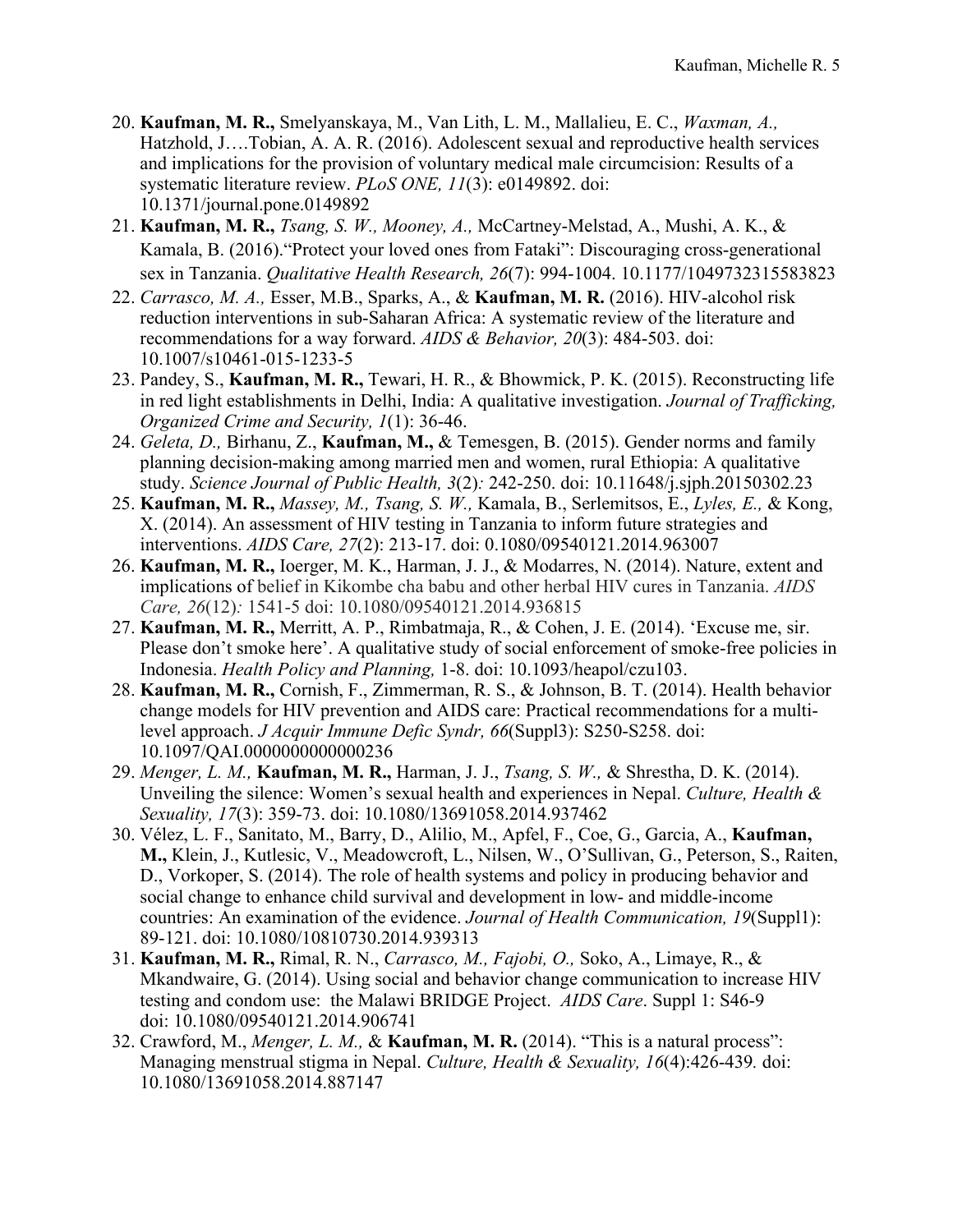- 33. Harman, J.J., **Kaufman, M.R.,** & Shrestha, D.K. (2014). Evaluation of the "Let's Talk" safer sex intervention in Nepal. *Journal of Health Communication, 19*(8): 970-79. doi: 10.1080/10810730.2013.864731
- 34. **Kaufman, M.R.,** *Mooney, A.,* Modarres, N., Mlangwa, S., McCartney-Melstad, A., & Mushi, A. (2014). "They just whisper in their hearts that he's doing a bad thing": A qualitative study of Tanzanian perceptions of cross-generational sex. *Journal of Sex Research, 51*(7): 814-826*.* doi: 10.1080/00224499.2013.782997
- 35. Girma, E., Gebretsadik, L.A., **Kaufman, M.R.,** Rimal, R. R., Morankar, S. N., & Limaye, R. J. (2013). Stigma against people with HIV/AIDS in rural Ethiopia, 2005 to 2011: Signs and predictors of improvement. *AIDS & Behavior, 18*(6): 1046-53. doi: 10.1007/s10461-013- 0611-0
- 36. **Kaufman, M.R.,** *Mooney, A.,* Kamala, B., Modarres, N., Karam, R., & Ng'wanansabi, D. (2013). Effects of the Fataki campaign: Addressing cross-generational sex in Tanzania by mobilizing communities to intervene. *AIDS & Behavior, 17*(6), 2053-2062*.* doi: 10.1007/s10461-013-0428-x.
- 37. Stillman, F.A., **Kaufman, M.R.,** Zhen, A., Yang, J., Wang, J., & Zhan, N. (2013). Smokefree or not? A pilot evaluation in selected Beijing hospitals. *BMC Public Health, 13*, 964*.* doi:10.1186/1471-2458-13-964
- 38. Stillman, F., **Kaufman, M.,** Kibria, N., Eser, S., Spires, M., & Pustu, Y. (2012). Cancer registries in four provinces in Turkey: A case study. *Globalization and Health, 8*(34). doi:10.1186/1744-8603-8-34.
- 39. **Kaufman, M.R.,** Harman, J.J., & Shrestha, D.K. (2012). Let's talk about sex: Development of a sexual health program for Nepali women. *AIDS Education & Prevention, 24*, 327-338. doi: 10.1521/aeap.2012.24.4.327.
- 40. **Kaufman, M.R.**, Rweyemamu, D., Koenker, H., & Macha, J. (2012). "My children and I will no longer suffer from malaria": A qualitative study of the acceptance and rejection of indoor residual spraying to prevent malaria in Tanzania. *Malaria Journal, 11*, 220. doi: 10.1186/1475-2875-11-220.
- 41. **Kaufman, M.R.,** & Crawford, M. (2011). Sex trafficking in Nepal: A review of intervention and prevention programs. *Violence Against Women, 17*(5), 651-665*.* doi: 10.1177/1077801211407431.
- 42. **Kaufman, M.R.** (2010). Testing of the Healthy "Little" Lives Project: A Training Program for Big Sister Mentors. *American Journal of Sexuality Education, 5*(4), 305-327*.* doi: 10.1080/15546128.2010.527234.
- 43. Wechsberg, W.M., Jones, H.E., Zule, W.A., Myers, B.J., Browne, F.A., **Kaufman, M.R.,** Luseno, W., Flisher, A.J., & Parry, C.D.H. (2010). Methamphetamine ("tik") use and its association with condom use among out-of-school females in Cape Town, South Africa. *American Journal of Drug and Alcohol Abuse, 36*(4), 208-213*.*
- 44. **Kaufman, M.R.,** Fuhrel-Forbis, A.R., Kalichman, S.C., Eaton, L.A., Cain, D., Cherry, C., & Pope, H.L. (2009). On holiday: Risky behavior and gay resort attendance. *Journal of Homosexuality, 56,* 1-11.
- 45. **Kaufman, M.R.** (2009). "It's just a fantasy for a couple of hours": Ethnography of a nude male show bar. *Deviant Behavior, 30,* 407-433.
- 46. Crawford, M., & **Kaufman, M.R.** (2008). Sex trafficking in Nepal: Survivor characteristics and long-term outcomes. *Violence Against Women, 14,* 905-916.
- 47. Eaton, L., Kalichman, S., Cain, D., Cherry, C., Pope, H., Fuhrel, A., & **Kaufman, M.** (2008). Perceived prevalence and risks for human papillomavirus (HPV) infection among women who have sex with women. *Journal of Women's Health, 17,* 75-83.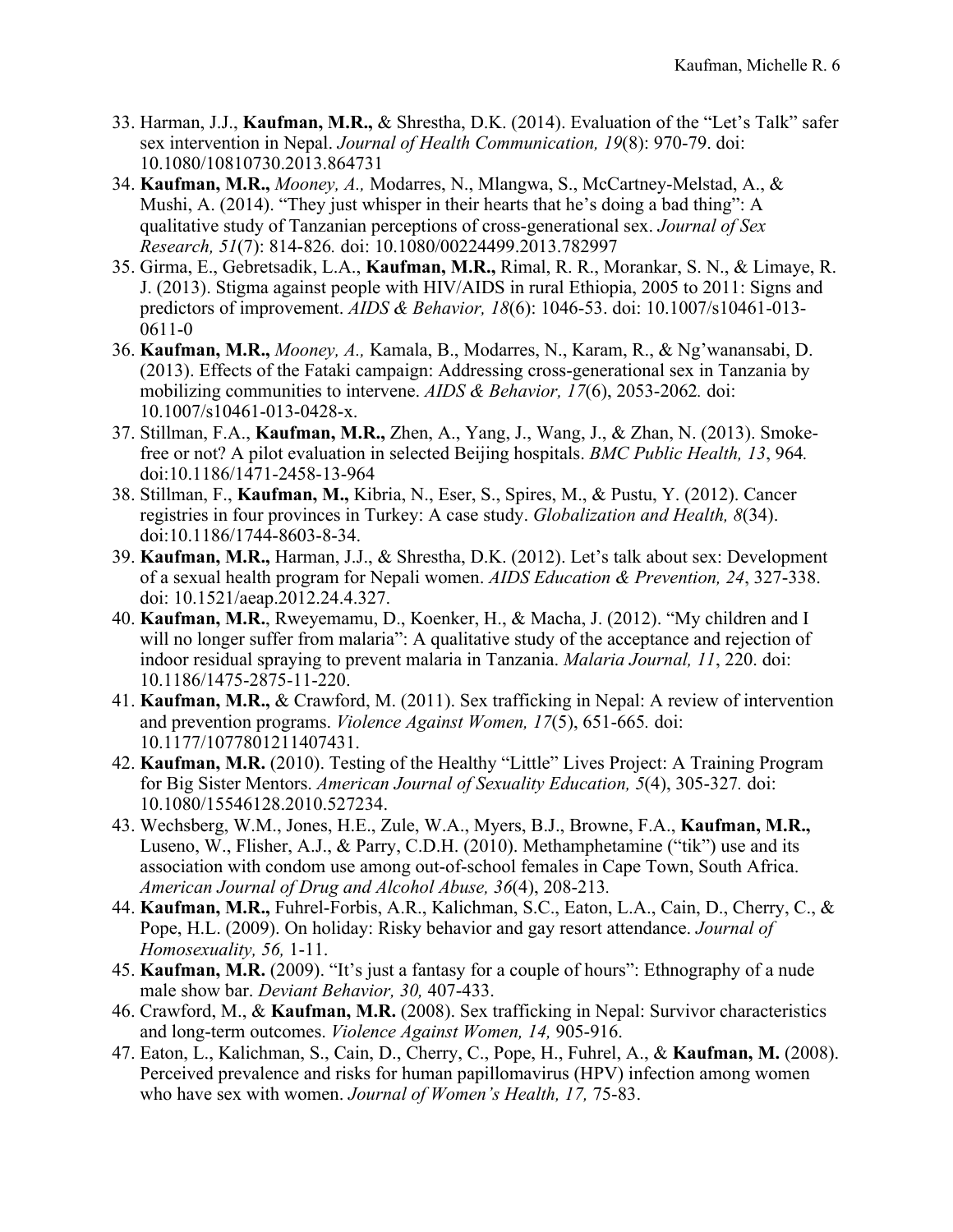- 48. Eaton, L., **Kaufman, M.R.,** Fuhrel, A., Cain, D., Cherry, C., Pope, H., & Kalichman, S.C. (2008). Examining factors co-existing with interpersonal violence in lesbian relationships. *Journal of Family Violence, 23,* 697-705.
- 49. **Kaufman, M.R.,** Shefer, T., Crawford, M., Simbayi, L.C., & Kalichman, S.C. (2008). Gender attitudes, sexual power, HIV risk: A model for understanding HIV risk behavior of South African men. *AIDS Care*, *20,* 434-441.
- 50. Shefer, T., Crawford, M., Strebel, A., Simbayi, L.C., Henda, N., Cloete, A., **Kaufman, M.R.,** & Kalichman, S.C. (2008). Gender, power and resistance to change among two communities in the Western Cape, South Africa. *Feminism & Psychology, 18,* 157-182*.*
- 51. Kalichman, S.C., Eaton, L., Cain, D., Cherry, C., Fuhrel, A., **Kaufman, M.,** & Pope, H. (2007). Changes in HIV treatment beliefs and sexual risk behaviors among gay and bisexual men, 1997 to 2005. *Health Psychology, 26,* 650-656.
- 52. Kalichman, S.C., Simbayi, L.C., **Kaufman, M.R.,** Cain, D., & Jooste, S. (2007). Alcohol use and sexual risks for HIV/AIDS in sub-Saharan Africa: Systematic review of empirical findings. *Prevention Science, 8,* 141-151*.*
- 53. Strebel, A., Crawford, M., Shefer, T., Cloete, A., Henda, N., **Kaufman, M.,** Simbayi, L., Magome, K., & Kalichman, S. (2006). Social constructions of gender roles, gender-based violence and HIV/AIDS in two communities of the Western Cape, South Africa. *Sahara: Journal of Social Aspects of HIV/AIDS Research Alliance, 3,* 516-528.
- 54. Kalichman, S.C., Simbayi, L.C., **Kaufman, M.R.,** Cain, D., Cherry, C., Jooste, S., & Mathiti, V. (2005). Gender attitudes, sexual violence, and HIV/AIDS risks among men and women in Cape Town, South Africa. *Journal of Sex Research, 42,* 299-305*.*

# *Articles, Editorials and other publications not peer reviewed*

- 1. **Kaufman, M. R.** (2018). *Perspective: Medical male circumcision averts new HIV infections, saves costs in Zimbabwe.* https://www.healio.com/pediatrics/hivaids/news/online/%7b3724bce5-e925-4ebc-9fb4-5b08a776f7d0%7d/medical-malecircumcision-averts-new-hiv-infections-saves-costs-in-zimbabwe
- 2. **Kaufman, M.R.,** Crawford, M., & Khati, D. (2008). Researching Sex and Sexism in Kathmandu: An Exploratory Study to Inform Interventions. *Himalaya, XXVIII*(1-2), 87-88.
- 3. **Kaufman, M. R.,** & Crawford, M. (2007). A multidisciplinary, multi-method approach to feminist research. Review of S.N. Hesse-Biber (ed.), Handbook of Feminist Research: Theory and Praxis. Thousand Oaks CA: Sage. *Psychology of Women Quarterly, 31*, 441-2.
- 4. **Kaufman, M.R.,** & Crawford, M. (2006). Sex for sale: An investigation into the status of Nepali women as a root cause of sex trafficking. *Himalayan Journal of Development and Democracy, Special Issue,* 14-16.
- 5. Crawford, M., & **Kaufman, M.R.** (2006). Sex trafficking in Nepal: Survivor characteristics and long-term outcomes. *Himalayan Journal of Development and Democracy, Special Issue,*  11-13.
- 6. **Kaufman, M.R.** (2004). Seder sisters. *Slow: Magazine of the International Slow Food Movement, 3,* 38-43.

# *Chapters*

1. **Kaufman, M.R.,** & Pulerwitz, J. (in press). When sex is power—gender roles in sex and their consequences. In C.R. Agnew & J. J. Harman (Eds.), *Power in Close Relationships.* Cambridge University Press.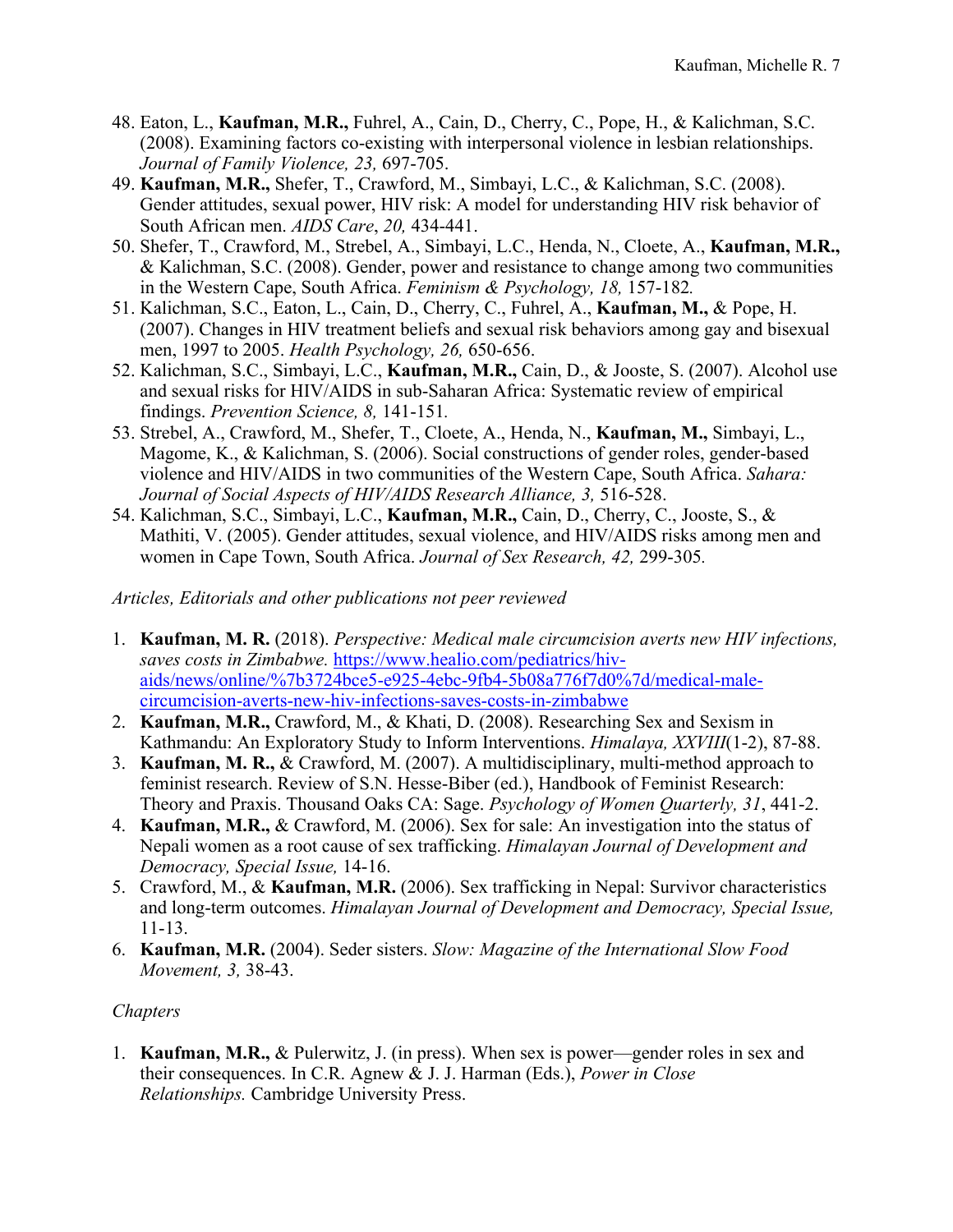- 2. Harman, J.J., **Kaufman, M.R.,** Aoki, E., Trott, C.D. (2014). Sexual network partners in Tanzania: Labels, power, and the systemic muting of women's health and identity. In H. Pishwa & R. Schulze (Eds.), *The expression of Inequality in Interaction: Power, Dominance, and Status* (pp. 49-79)*.* Amsterdam: John Benjamins Publishing Company.
- 3. Crawford, M., **Kaufman, M.R.,** & Gurung, A. (2007). Women and children last: The effects of the Maoist insurgency on gender-based violence. In M. Lawoti (Ed.), *Contentious Politics and Democratization in Nepal* (pp. 95-119)*.* Thousand Oaks, CA: Sage.
- 4. Crawford, M., & **Kaufman, M.R.** (2006). Sex differences or social processes? In K. Dindia & D. Canary (Eds.), *Sex differences and similarities in communication* (2nd ed., pp. 179-194). Mahwah, NJ: Erlbaum.

### *Papers under Review*

- 1. **Kaufman, M. R.,** *Dey, D.,* Crainiceanu, C., & Dredze, M. *#MeToo and Google inquiries into sexual violence: A hashtag campaign can sustain information seeking.* Manuscript under review.
- 2. **Kaufman, M. R.,** *Williams, A. M., Grilo, G. R., Fleming, C.,* Fentaye, F. W., Gebretsadik, L. A., & Yedenekal, S. A. *"We are responsible for the violence; prevention is up to us": A qualitative study of perceived risk factors for gender-based violence among Ethiopian university students.* Manuscript under review.
- 3. **Kaufman, M. R.,** *Grilo, G., Williams, A. M., Marea, C. X.,* Fentaye, F. W., Gebretsadik, L. A., & Yedenekal, L. A. *The intersection of gender-based violence and risky sexual behavior among university students in Ethiopia: A qualitative study.* Manuscript under review.
- 4. Menger-Ogle, L. M., **Kaufman, M. R.,** Fisher, G. G., Ryan, E. P., Stallones, L., & Thapa, M. *Using peer education to promote psychosocial and occupational health and empowerment among female sex workers in Nepal.* Manuscript under review.
- 5. Levy, E., **Kaufman, M. R.,** Olley, B. O., Reginald, D., & Gidron, Y. *Interventions targeting social cognitive determinants of condom use in the Sub-Sahara: A systematic review.*  Manuscript under review.
- 6. Powell, T. W., Rabinowitz, J. A., **Kaufman, M.,** Milam, A., Musci, R. J., Maher, B., Benke, K., Sisto, D. Y. & Ialongo, N. S. *Testing gene x community disadvantage moderation of sexual health outcomes among urban women.* Manuscript under review.
- 7. *Xu, W.,* Zheng, Y., *Wiginton, J. M.,* & **Kaufman, M. R.** *Alcohol use and binge drinking among men who have sex with men in China: Prevalence and correlates.* Manuscript under review.
- 8. *Xu, W.,* Zheng, Y., & **Kaufman, M. R.** *Cigarette smoking and its associations with substance use and HIV-related sexual risks among Chinese men who have sex with men.*  Manuscript under review.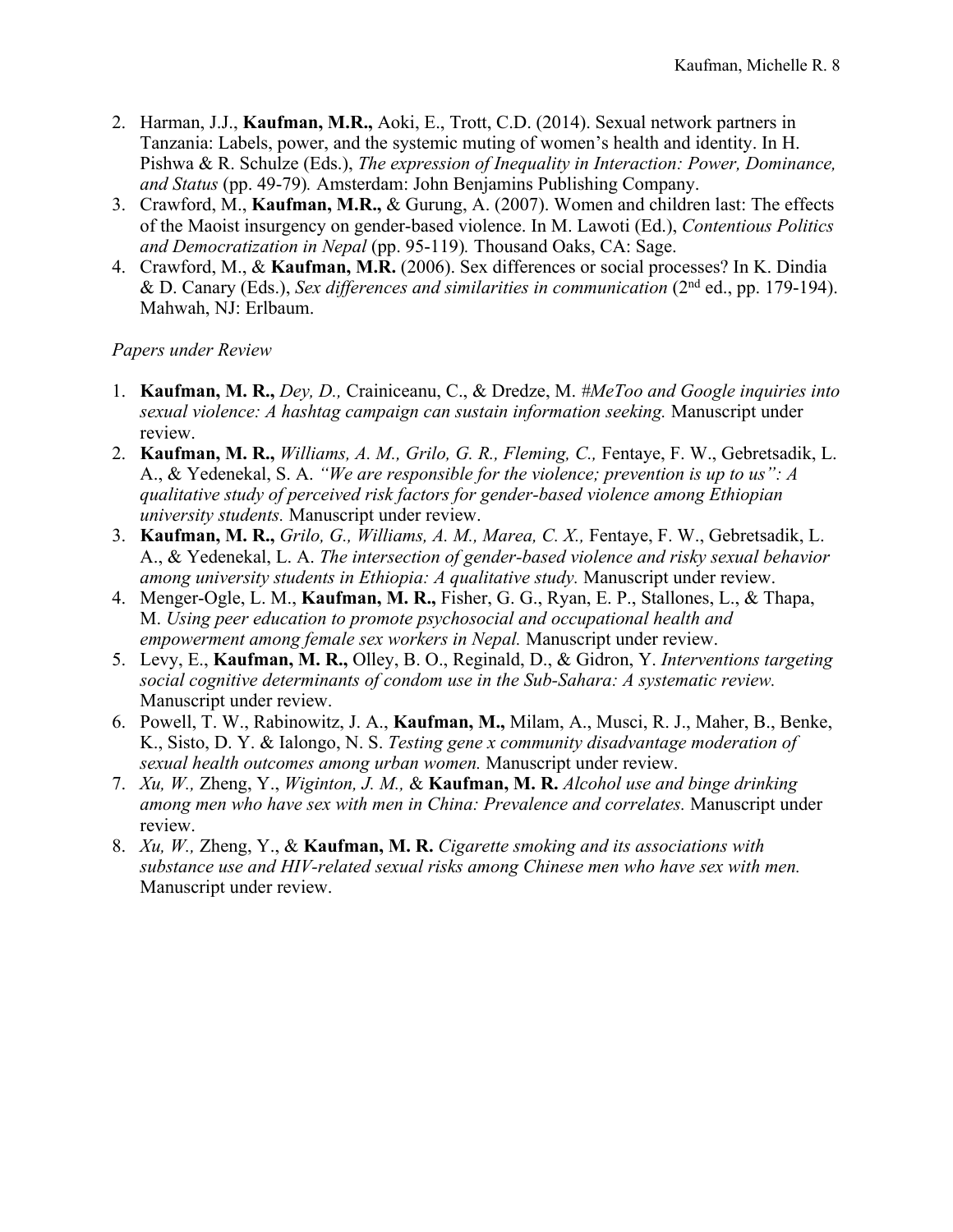# **CURRICULUM VITAE**  *MICHELLE R. KAUFMAN* PART II

# **TEACHING**

*Advisees*

- Catherine Tomko, Doctoral Candidate, 2016-present Department of Health, Behavior & Society, Johns Hopkins Bloomberg School of Public Health
- Samantha Tsang, Doctoral Candidate, 2015-present Department of Health, Behavior & Society, Johns Hopkins Bloomberg School of Public Health

Kathryn Wright, MPH Capstone Advisee, 2017 *Socha'a: A program to reduce female genital cutting, promote gender equality, and improve self-sufficiency in girls and women in Marsabit County, Kenya* Department of Health, Behavior & Society, Johns Hopkins Bloomberg School of Public Health

- Ashlie Williams, MPH Capstone Advisee, 2017 *Factors Contributing to GBV and Sexual Risk for Female University Students in Ethiopia* Department of Health, Behavior & Society, Johns Hopkins Bloomberg School of Public Health
- Tricia Fredricks, MPH Capstone Advisee, 2016 *Health Literacy and Cervical Cancer: A Systematic Literature Review* Department of Health, Behavior & Society, Johns Hopkins Bloomberg School of Public Health
- Evelyn Castillo, MPH Capstone Advisee, 2016 *Building Financial Independence Among Survivors of Abuse: A Project Proposal for a Digital-Assisted Financial Coaching Program for Shine Foundation* Department of Health, Behavior & Society, Johns Hopkins Bloomberg School of Public Health
- Samantha Tsang, Field Placement Advisee, 2012-2013 Department of Health, Behavior & Society, Johns Hopkins Bloomberg School of Public Health

### *Preliminary Oral Participation*

Anna Leddy, 2016

*Gender-based Violence, Social Cohesion, and HIV Risk Among Female Sex Workers in Iringa, Tanzania* Department of Health, Behavior & Society, Johns Hopkins Bloomberg School of Public Health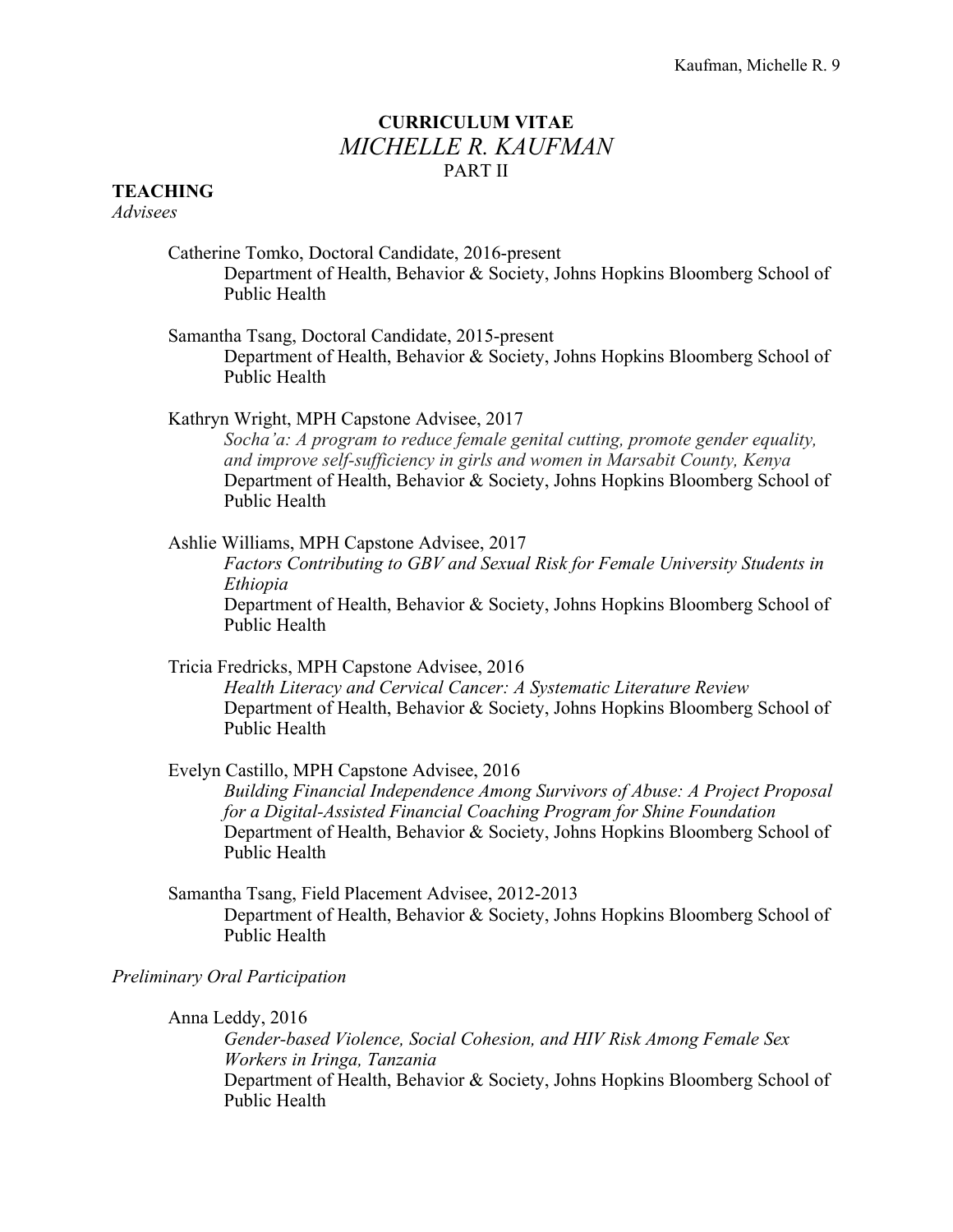*Final Oral Participation*

Amber Robinson, PhD, 2016

*Intimate Partner Violence Experiences, Prevalence, and Risk Factors in Rural South-Central Nepal* Department of International Health, Johns Hopkins Bloomberg School of Public Health

Andrew Ogle, PhD, 2016

*The Impact of Front-of-Pack Nutrition Claims on Urban Nepali Consumers' Food Choice Processes* Department of Psychology, Colorado State University

Lauren Menger, Fulbright Fellow Advisee, PhD, 2016 *Promoting Psychosocial Health and Empowerment among Female Sex Workers in Nepal: A Pilot Peer Education Intervention* Department of Psychology, Colorado State University

Dereje Geleta, MPH, 2013 Department of Health Education and Behavioral Sciences, Jimma University, Ethiopia

Kenzudin Assfa, MPH, 2013

Department of Health Education and Behavioral Sciences, Jimma University, Ethiopia

*Classroom Instruction, Graduate*

*Global LGBT Health,* Bloomberg School of Public Health, Johns Hopkins University; Enrollments: Third Term 2016—9; 2017—8; 2018—15

*Social and Behavioral Aspects of Public Health,* Bloomberg School of Public Health, Johns Hopkins University; Enrollments: Summer Institute 2013—36; 2014—18; 2015— 19; 2016—8; 2017—16; 2018—17

*Qualitative Research Methods,* Department of Health Education & Behavioral Sciences, Jimma University, Ethiopia; Summer 2012 Enrollment—25

*Health Communication Programs* (Primary Instructor: D. Storey)*,* Bloomberg School of Public Health, Johns Hopkins University; 2013 Enrollment—23

*Classroom Instruction, Undergraduate* 

*Global Gender Issues*, Department of Interdisciplinary Studies, North Carolina State University; Spring 2010 Enrollment—22

*Psychology of Women*, Department of Psychology, University of Connecticut Hartford; Enrollments: Summer 2007—16; Summer 2008—15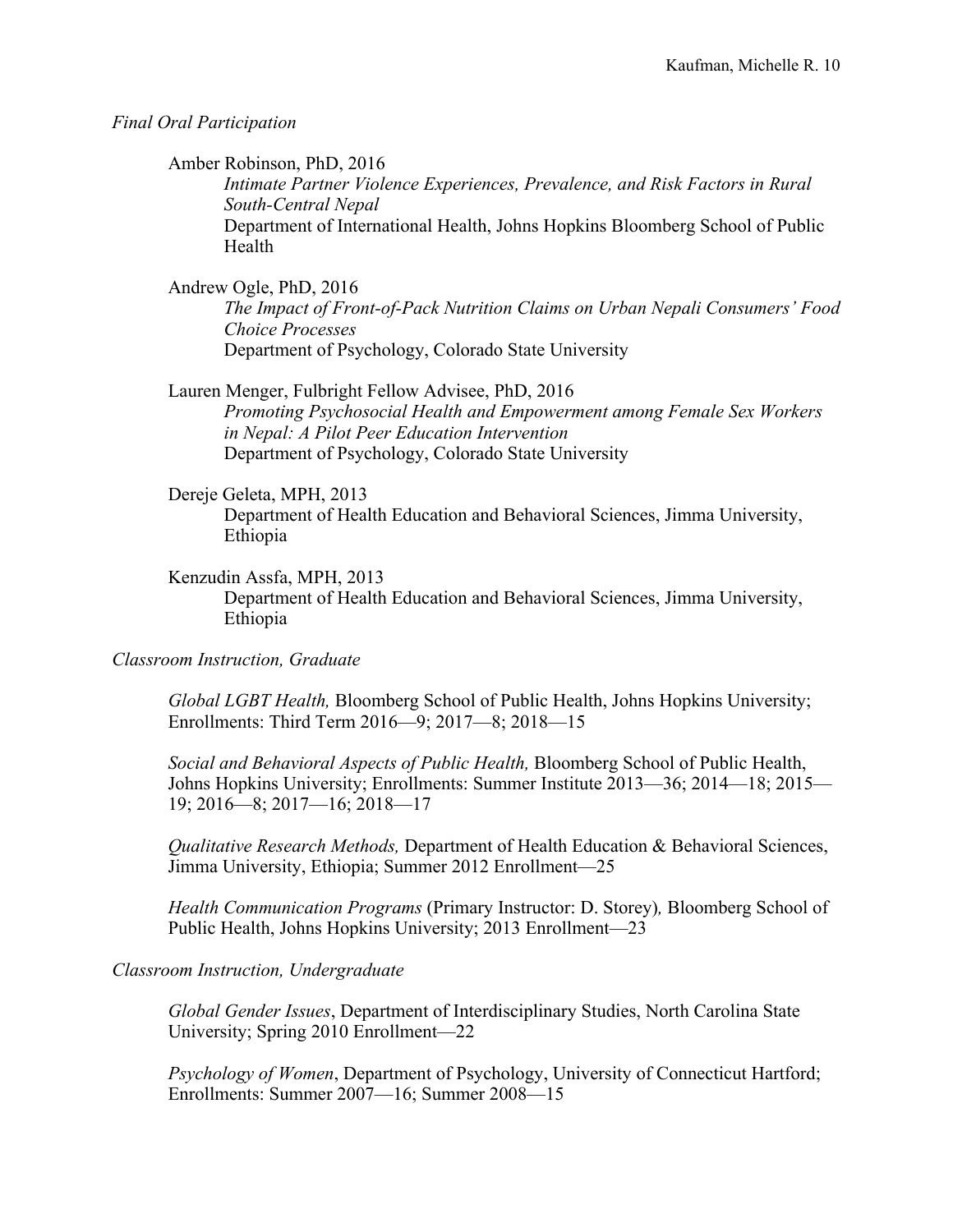*Psychology of Women*, Department of Psychology, University of Connecticut Storrs; Spring 2007 Enrollment—43

*Introduction to Psychology*, Department of Psychology, University of Connecticut Avery Point; Fall 2006 Enrollment—35

# *Online Instruction, Undergraduate*

*Sex Trafficking of Girls and Women*, Department of Interdisciplinary Studies, North Carolina State University; Enrollments: Summer 2010—7; Fall 2010—14; Spring 2011—13; Summer 2011—4; Fall 2011—8; Spring 2013—13; Fall 2013—24; Spring 2014—22; Fall 2014—22

*Global Gender Issues*, Department of Interdisciplinary Studies, North Carolina State University; Enrollments: Fall 2010—4; Spring 2011—5; Summer 2011—1; Fall 2011—1

# **RESEARCH GRANT PARTICIPATION**

*On-going Research Support*

1K01DA042138-01A1

NIDA \$895,803

mHealth Intervention via Mentors: Preventing Substance Use, Sexual Risk and Violence among Inner City Youth through Technology-Enhanced Mentoring

Objective: develop a prevention intervention in the form of a smartphone application (app) to enhance existing mentoring models for highly vulnerable African American male adolescents in urban Baltimore.

75% effort, 8/15/2017-7/31/2022 Role: Primary Investigator

P30A1094189-01A1 (Kaufman)

Center for AIDS Research Administrative Supplement \$198,806 Role of Youth Mentoring in HIV Prevention/Care among Adolescent MSM in 3 Cities Objective: Investigate how formal and natural youth mentoring of African American young men who have sex with men can contribute to improving HIV-related outcomes, a link not yet explored. 15% effort, 8/22/2017-4/30/2020

Role: Supplement Study Primary Investigator

1R21MH114547 (Schwartz) Center for Scientific Review Special Emphasis Panel \$275,000 Multi-Level Determinants of Uptake and Adherence to a Novel Women-Empowered HIV Prevention Strategy Objective: Using mixed methods, evaluate multi-level determinants of uptake and adherence to the novel adolescent girls and young women-empowered HIV prevention strategy. 5% effort, 7/1/2017-6/30/2019 Role: Co-Investigator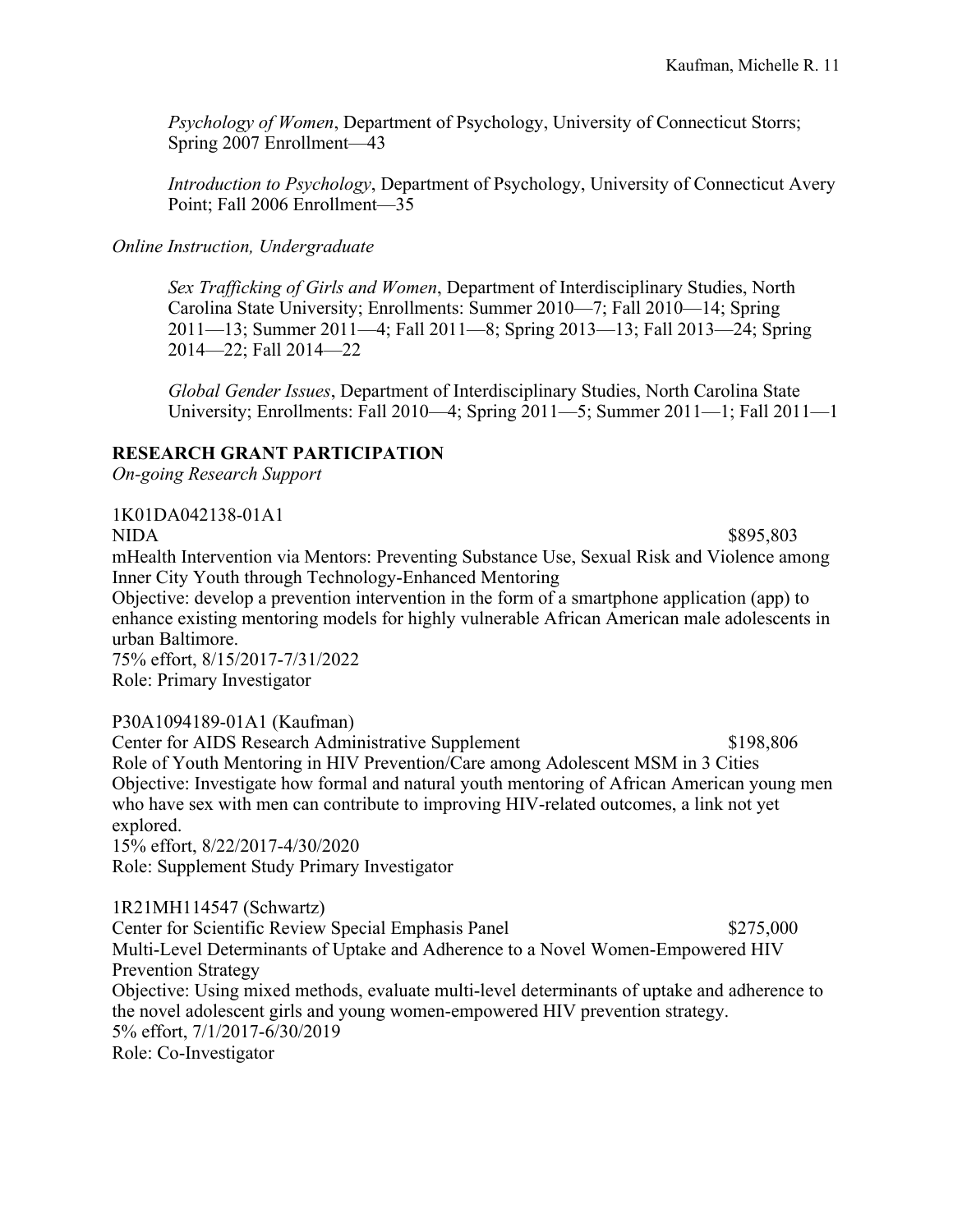*Grants Completed Note: For grants listed with "CCP," awards are made to the Center for Communication Programs, not to the individual PI.* 

Best Practices for Trauma-Informed Services for Victims of Human Trafficking in Baltimore Johns Hopkins Urban Health Institute Objective: Compile publicly available data on potential trafficking cases and related statistics in Baltimore City and surrounding counties and conduct a qualitative study to identify the best practices in trauma-informed care being used by those working with trauma survivors in the Baltimore area. 5% effort, 2015-2017 Role: Primary Investigator

Addressing Gender Based Violence and HIV on Ethiopian University Campuses Scholar Grant for Faculty Development, Johns Hopkins Center for AIDS Research Objective: Conduct formative qualitative and quantitative research on the climate on Ethiopian university campuses for women, particularly regarding gender based violence and HIV risk behavior, with the goal of developing a campus-based intervention to promote gender equitable norms, reduce GBV, and reduce HIV risk behavior among students. 10% effort, 2015-2017 Role: Primary Investigator

Social and Behavioral Change Communication for Health Ethiopia (CCP) AID-663-A-15-000011 USAID Objective: By strengthening skills and systems in an invigorated and networked social and behavioral change (SBCC) system, sustainable changes in capacity for SBCC at all levels will result in high quality SBCC programming, which will contribute to the Government of Ethiopia's target health outcomes. 10% effort, 2015-2017 Role: Lead Researcher

Health Communication Capacity Collaborative (CCP) AID-OAA-A-12-00058 USAID Objective: HC3 is a global cooperative agreement focused on strengthening in-country capacity to implement state-of-the-art health communication in order to ensure the sustainability of evidence-based behavior change programming. 40% effort, 2012-2017 Role: Researcher

TCCP (Tanzania Capacity and Communications Project)—Building Capacity and Addressing Gender Disparities in HIV Prevention and Maternal Health (CCP) 621-A-00-10-00032-00 USAID/Tanzania Objective: conduct formative research for and evaluate programs focused on HIV/AIDS, family planning, and maternal and child health. 40% effort, 2010-2015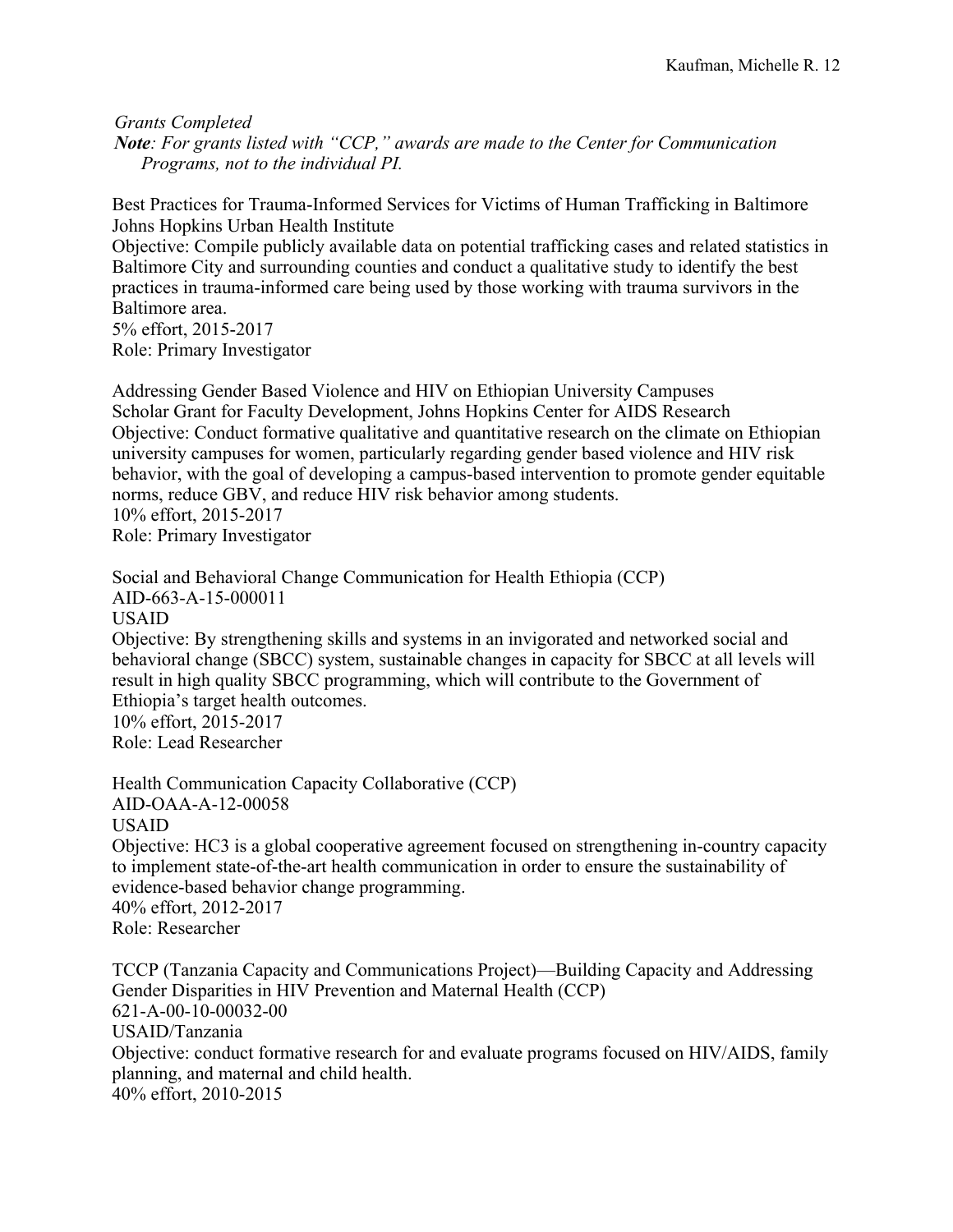Role: Lead Researcher

Promote Normative Change and Increase Preventative Behavior in Malawi—BRIDGE II (CCP) 674-A-00-09-00024-00 USAID/Malawi Objective: The BRIDGE II initiative scaled up and deepened HIV/AIDS prevention activities in Malawi by removing barriers to individual action and confronting specific drivers of behavior at the normative/society level. 30% effort, 2013-2015 Role: Lead Researcher

COMMIT Project: Behavior Change and Communication in the Prevention and Case Management in Mainland Tanzania (CCP) USAID/Tanzania Objective: conduct monitoring and evaluation of behavior change communication programs focused on malaria treatment and prevention in Tanzania. 20% effort, 2010-2012 Role: Lead Researcher

Understanding Barriers to Public Support for Smoke Free Indonesia (CCP) Bloomberg Initiative Objective: develop a deeper understanding of how citizens understand the risks of second-hand smoke, local tobacco control regulations, and their willingness to speak up and out to smokers in public. 20% effort, 2011-2012 Role: Lead Researcher

STRADCOM: Strategic Radio Communication for Development (CCP) USAID/Tanzania Objective: to evaluate through qualitative and quantitative methods the "Fataki" campaign, a radio spot discouraging cross-generational sex through the use of humor and modeling community action. 25% effort, 2010-2011 Role: Lead Researcher

Acceptance vs. Rejection of Indoor Residual Spraying in Tanzania (CCP) USAID/Tanzania RTI International (Prime) Objective: to use qualitative data collection methods to study the attitudes of Tanzanians towards IRS (indoor residual spraying) to prevent malaria. 8% effort, 2010-2011 Role: Lead Researcher

Evaluation of the Global Health Partnership (Stillman) Pfizer Foundation Objective: to build evaluation capacity of tobacco and cancer control projects in 8 different countries and determine the unique characteristics of effective programs. 50% effort, 2010-2011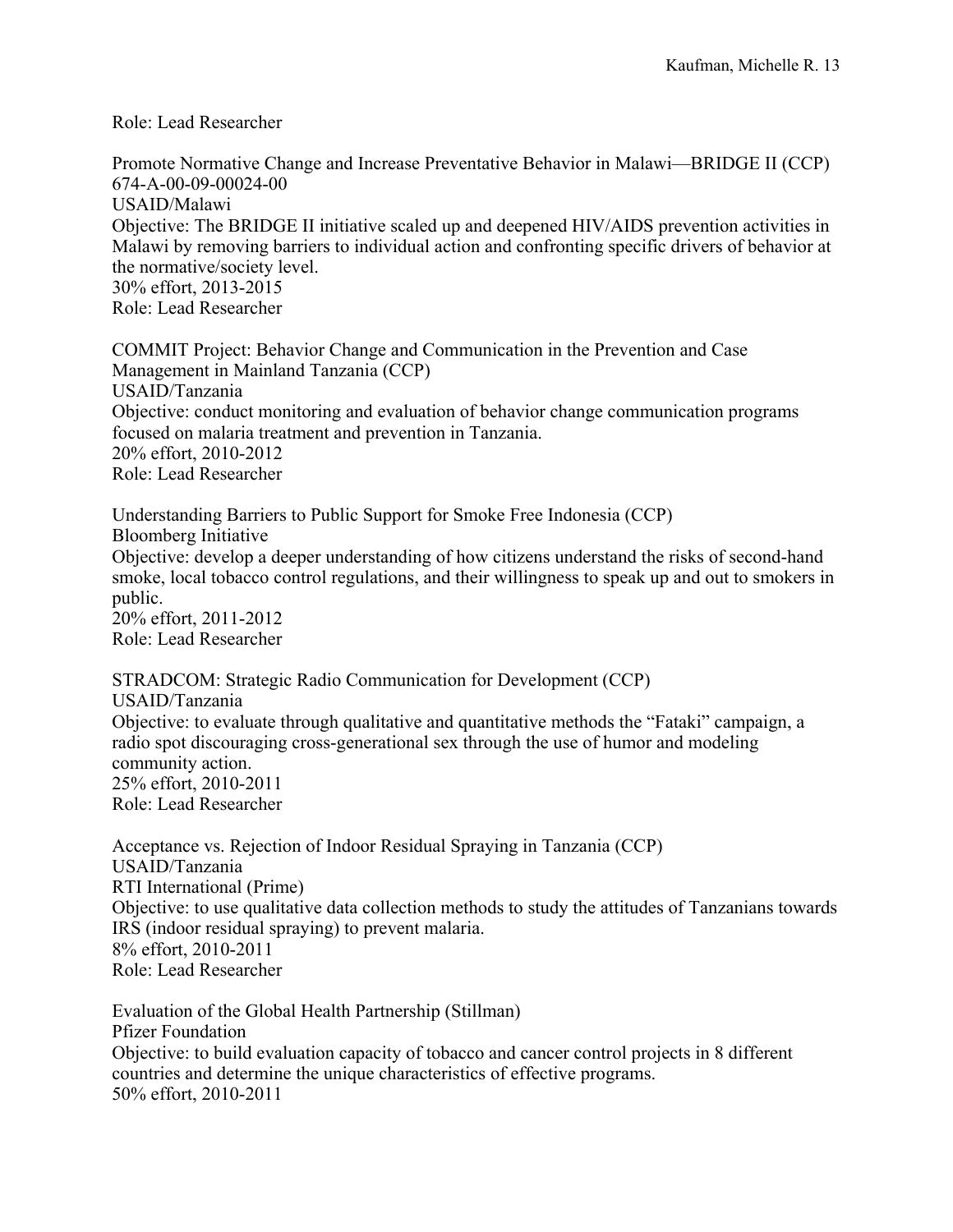Role: Co-Investigator

The Healthy "Little" Lives Project: A Training Program for Big Sister Mentors (Kaufman) P30 AI50410 University of North Carolina Center for AIDS Research Objective: to expand and pilot test the Healthy 'Little' Lives Project for Big Sisters in North Carolina. 10% effort, 2009-2010 Role: Principal Investigator

Evaluation of OVC FY09 Services for Domestic Minor Victims of Human Trafficking (Gibbs) 2009-VF-GX-0206 National Institute of Justice Objective: document components of program implementation and promising practices in three programs serving domestic minor victims of human trafficking. 15% effort, 2009-2010 Role: Co-Investigator

Conduct Second Follow-up of Patients Enrolled in the Combining Medications and Behavioral Interventions Study (Pulliam) HHSN267200800021C National Institute on Alcohol Abuse and Alcoholism (NIAAA) Objective: conduct a follow-up of the COMBINE cohort participants to examine possible mediators and moderators that may have affected responsivity to treatment. 20% effort, 2009-2010 Role: Qualitative Task Co-Leader

Venue-Based Recruitment and HIV Prevention for AOD Using Couples in South Africa (Wechsberg) 1 R01 AA018076-01 NIAAA Objective: to addresses the interrelationships of problem drinking, sexual risk, and gender-based violence as they relate to HIV risk for patrons of drinking venues in South Africa through the development and testing of an HIV prevention intervention. 25% effort, 2008-2010 Role: Deputy Project Director

Adapting the Women's CoOp for At-Risk Teens (Wechsberg) 1UR6PS000665-01 U.S. Centers for Disease Control and Prevention (CDC) Objective: determine the efficacy of an adapted evidence–based behavioral intervention, the Women's CoOp, adapted for sexually active, out of school African American adolescent females. 20% effort, 2008-2010 Role: Co-Investigator

Woman-Focused HIV Prevention in Western Cape, South Africa (Wechsberg) 1 R01 HD05832001A2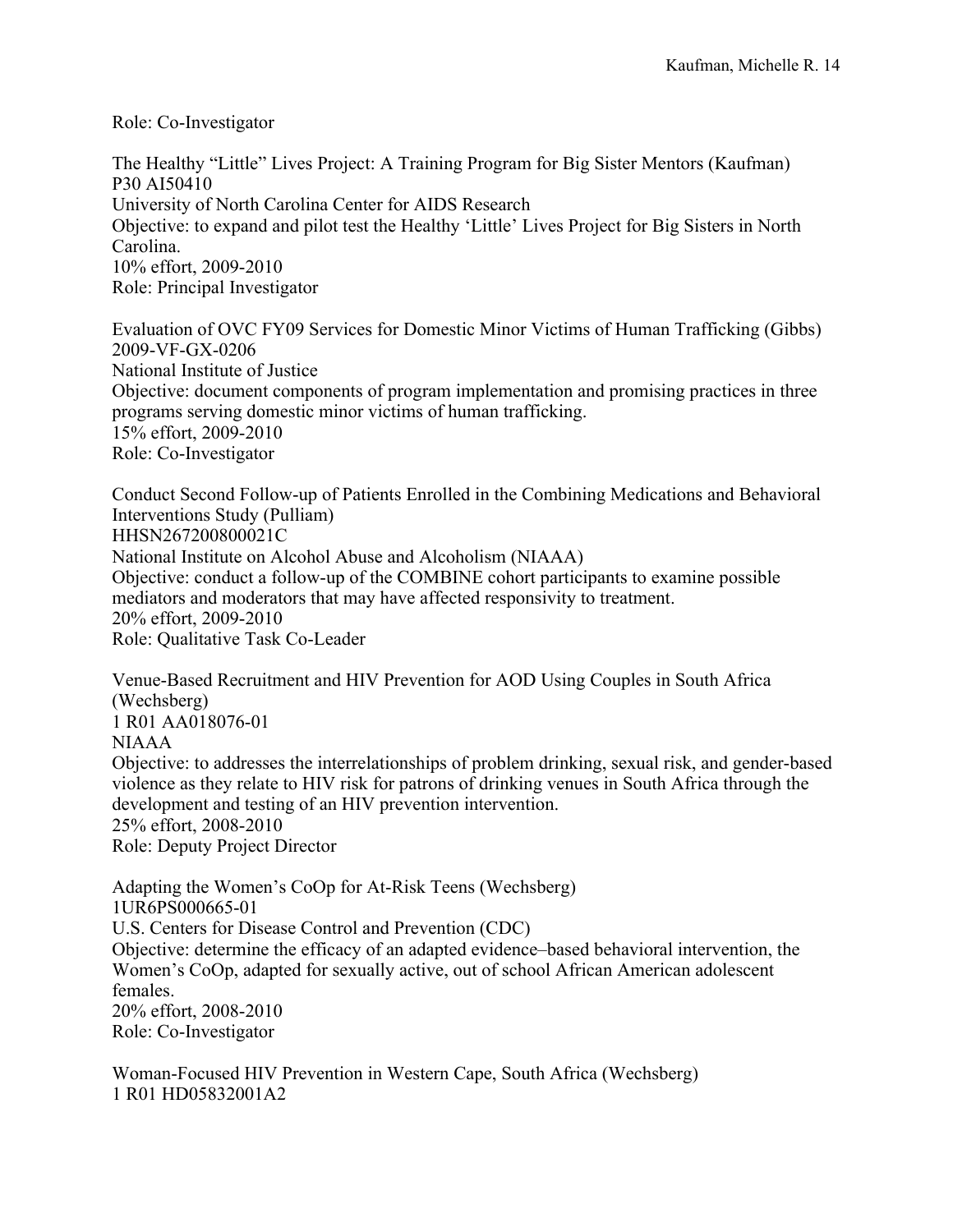National Institute for Child Health and Human Development (NICHD) Objective: conduct an extensive evaluation of a woman-focused intervention in increasing knowledge and skills to reduce substance abuse, sexual risk behaviors, and victimization. 20% effort, 2008-2010 Role: Co-Investigator

The *Healthy 'Little' Lives* Project: An Intervention for Big Sister Mentors (Kaufman) Graduate Student Seed Grant, Center for Health, Intervention & Prevention, University of Connecticut Objective: (Dissertation) design, develop, and test an intervention for Big Sister mentors to teach their Little Sisters about sexual health issues. May 2007-May 2009 Role: Principal Investigator

Sexual Health and Political Instability: An Investigation into the Needs of Nepali Women (Kaufman) Institute of International Education, Student Fulbright Award Objective: design, develop, and test a sexual health education program for Nepali women in Kathmandu. October 2007- May 2008 Role: Principal Investigator

Sex for Sale: The Status of Women, Political Violence, and the Increased Risk of Sex Trafficking in Nepal (Kaufman) Clara Mayo Grant, Society for the Psychological Study of Social Issues (SPSSI) Objective: assess the relationship between gender attitudes, support for trafficking survivors, and political instability in Nepal through a quantitative survey. January-December 2006 Role: Principal Investigator

Sex Trafficking In Nepal: The Maoist Insurgency and Increased Risk for Girls And Women (Kaufman) Human Rights Institute Research Award, University of Connecticut Objective: assess the relationship between gender attitudes, support for trafficking survivors, and political instability in Nepal through a quantitative survey. May 2005-April 2006 Role: Principal Investigator

Voluntary and Involuntary Sex Trafficking in Nepal: An Investigation into Human and Cultural Rights (Kaufman) Human Rights Institute Research Award, University of Connecticut Objective: conduct qualitative interviews with survivors of sex trafficking and staff of antitrafficking non-government organizations in Nepal. December 2004 – January 2005 Role: Principal Investigator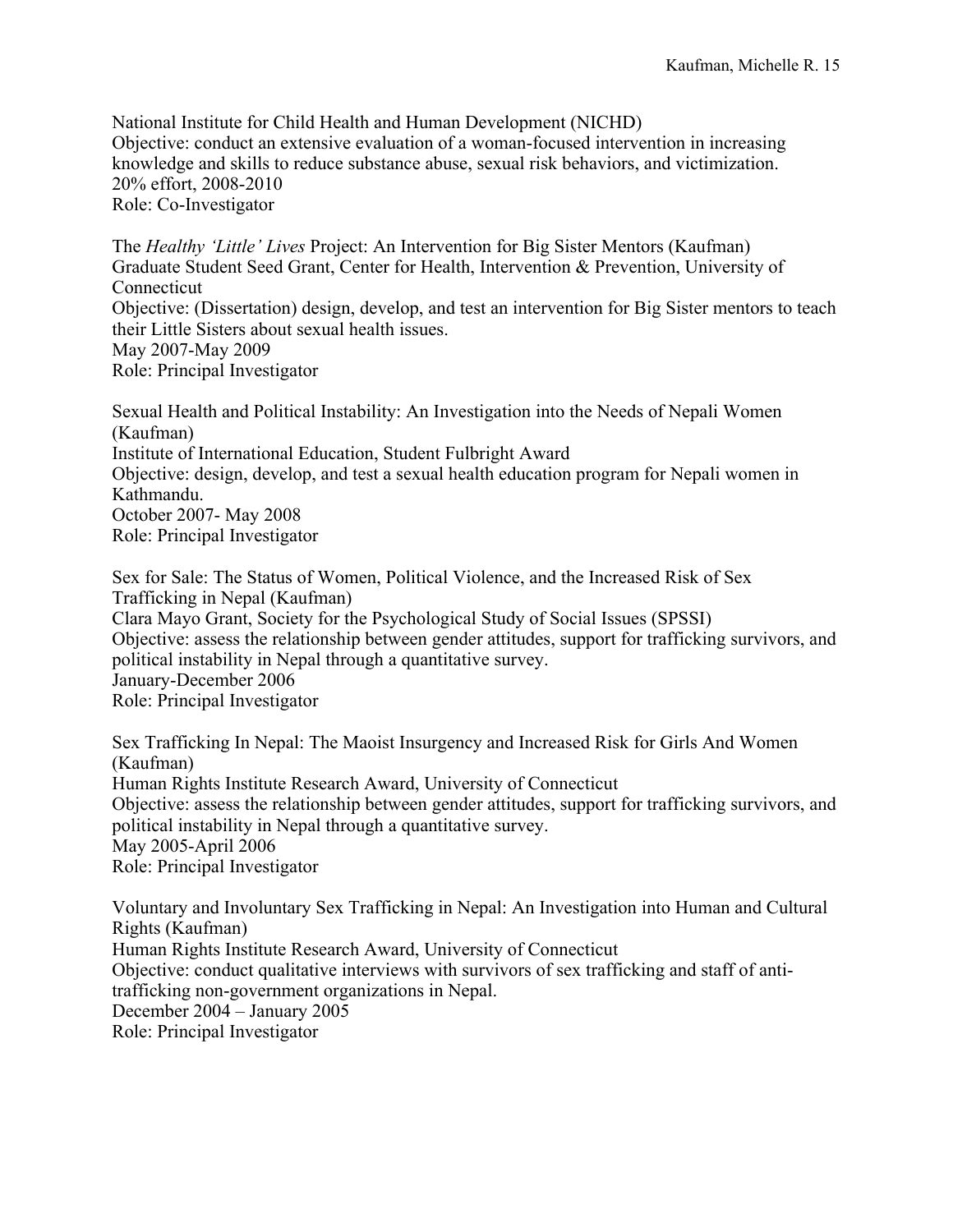# **ACADEMIC SERVICE**

## *Department*

Member, Exam Committee, 2018-present Member, Awards Committee, 2017-present Member, Curriculum Committee, 2015-2017

# *School*

LGBTQ Working Group Women's Health Working Group CFAR Adolescent and Young Adult Scientific Working Group

# **PRESENTATIONS**

*Invited Seminars*

- 2018 *Obtaining and Navigating a K-Award: Insights from an Early Career Investigator.* University of Illinois at Chicago, Institute for Health Research and Policy
- 2018 *Developing and Testing Interventions to Improve the Sexual Health of Women in Nepal and Ethiopia.* Society for Personality and Social Psychology Sexuality Pre-Conference, Atlanta, Georgia
- 2017 *Voluntary Medical Male Circumcision Among Adolescents: A Missed Opportunity for HIV Behavioral Interventions.*  Achieving 90<sup>2</sup>: Young People, HIV Testing Services and Linkage to Treatment Webinar
- 2017 *Gender Transformation as a Pathway to Reduce Health Disparities.* San Diego State University, Department of Global Health
- 2014 *Using Gender Transformative Interventions to Reduce Health Disparities.*  Colorado State University, Department of Psychology
- 2014 *Influencing Policy and Practice at the International Level.*  Society for the Psychological Study of Social Issues (SPSSI) Policy Workshop, Portland, Oregon
- 2013 *Strategic Thinking in SBCC: Behavior Change Theory, Determinants of Behavior, and Formative Research* and *Evaluating Social and Behavior Change Communication.*  President's Malaria Initiative Behavior Change Communication Partner Workshop, Addis Ababa, Ethiopia
- 2012 *Using Qualitative Research for Program Development.*  AIDS Resource Center, Addis Ababa, Ethiopia
- 2012 *Conducting Qualitative Health Research in the Developing World.*  University of Maryland, Department of Psychiatry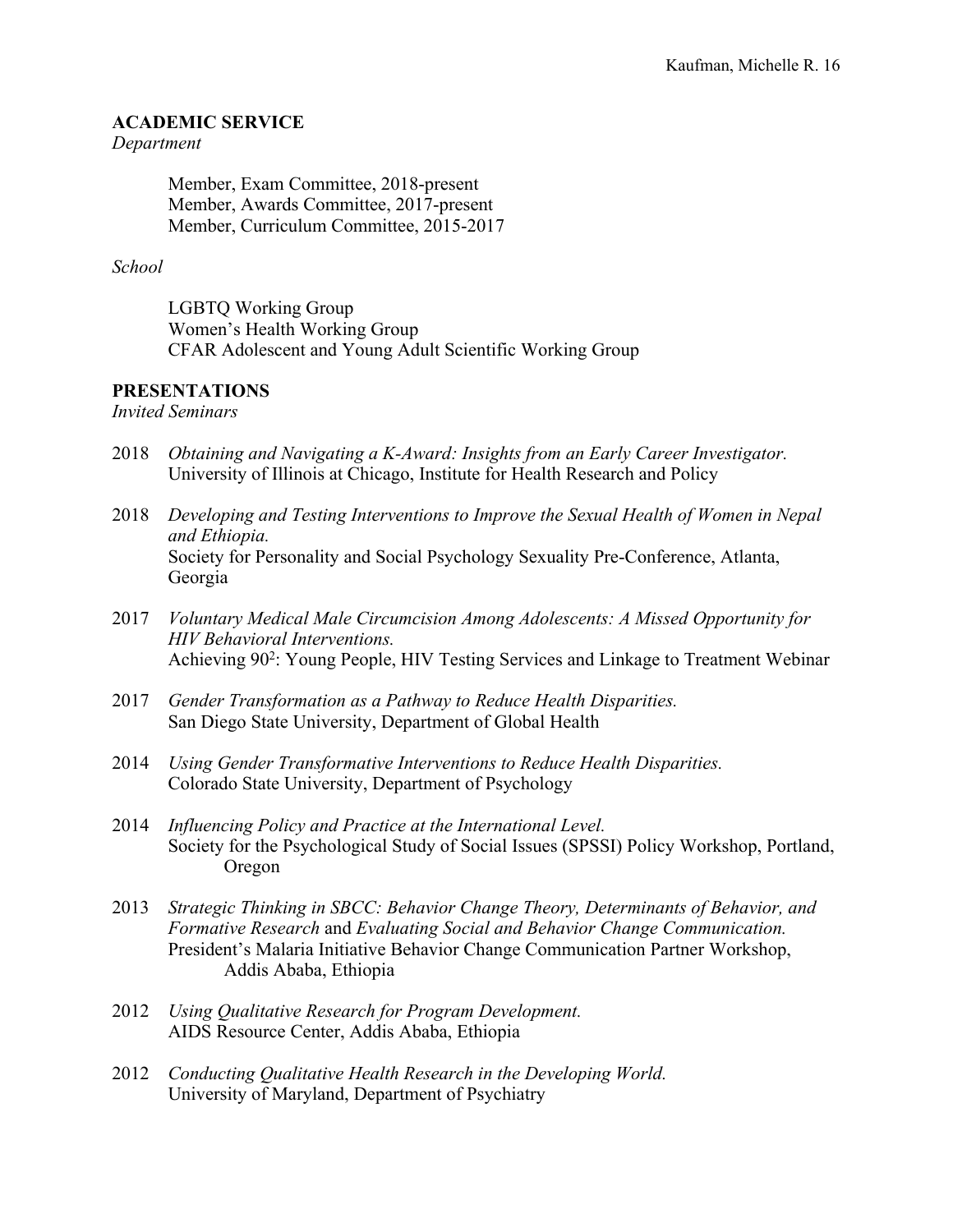- 2012 *Sex Trafficking in Nepal.*  Chicago School of Professional Psychology, Washington, DC
- 2010 *Women's Sexual Health Education in Kathmandu.*  Fulbright Enrichment Seminar, Denver, CO
- 2008 *Gender-Focused HIV Prevention.*  International Affairs Council, Durham, NC
- 2007 *Sexual Violence in the United States: Consequences and Prevention.*  Family Planning Association of Nepal, Kathmandu, Nepal
- 2006 *Sex Trafficking in Nepal: Sex, Violence, and HIV.*  Model United Nations Conference, University of Connecticut
- 2006 *Sex, Civil Unrest and HIV: Implications for Nepali Women.*  Colorado State University, Department of Psychology
- 2005 *Sarita's Story: Sex Trafficking in Nepal.*  Western Connecticut State University
- 2005 *HIV Prevention Programs in the U.S.*  ABC/Nepal, Kathmandu, Nepal
- *Scientific Meetings—Oral Presentations*
- Dam, K. H., **Kaufman, M. R.,** Patel, E. U., Van Lith, L. M., Hatzold, K., Marcell, A. V., …Tobian, A. A. R. (2018, May). Parental communication, engagement, and support during the adolescent voluntary medical male circumcision experience: Adolescent and parent perspectives. Paper presented at the Annual Conference of the Society for Prevention Research, Washington, DC.
- **Kaufman, M. R**., & Menger, L. (2016, August). When the power is in your hips: African women's notions of power in relationships*.* In J. J. Harman (Chair), *Power—New Applications in New Contexts.* Paper presented at the Annual Conference of the American Psychological Association, Denver, CO.
- Sabri, B., Warren, N., **Kaufman, M. R.,** Alhusen, J., & Campbell, J. C. (2016, November). *Unwanted sexual experiences in university settings: Lessons learned for effective prevention and intervention strategies.* Paper presented at the 21<sup>st</sup> International Council on Women's Health Issues Congress, Baltimore, MD.
- Adams, G., & **Kaufman, M.** (2016, June). *Psychology and the UN Sustainable Development Goals.* Symposium presented at the Biennial Conference of the Society for the Psychological Study of Social Issues, Minneapolis, MN.
- Orkis, J., Makamba, V., Olvera, P., Ng'wanansabi, D., Msemo, A., Mohamed, a., Bukuku, M., **Kaufman, M.** (2016, February). *"I Say!": Quantitative and Qualitative Assessments of an Entertainment-Education Couple Communication Game Show in Tanzania.* Paper presented at the International Social and Behavioral Change Communication Summit, Addis Ababa, Ethiopia.
- **Kaufman, M. R.,** Byrd, T. (June, 2015). *Trafficking in Ethiopia: No potential for policy without*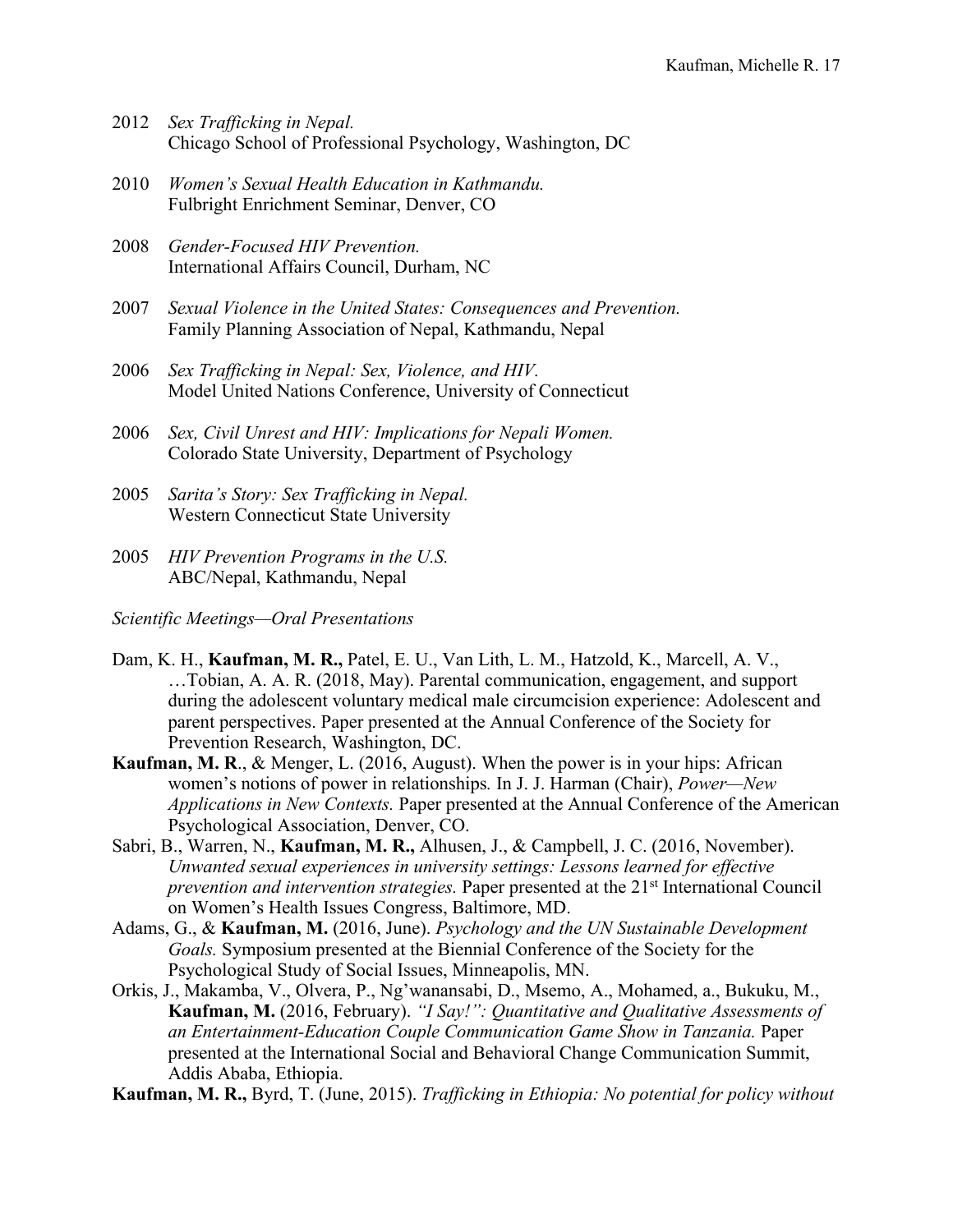*research.* Paper presented at the Biennial Conference of the Society for the Psychological Study of Social Issues, Washington, DC.

- **Kaufman, M. R.,** Gebretsadik, L. A., Mooney, A., Limaye, R. J., Girma, E., Rimal, R., & Sudhakar, M. (2015, May). *Structural level HIV testing for women in Ethiopia and bringing men into the fold.* Paper presented at the 23<sup>rd</sup> Annual Meeting of the Society for Prevention Research, Washington, DC.
- Menger, L. M., Fisher, G. G., **Kaufman, M. R**., & Stallones, L. (2015, May). *Challenges and strategies in conducting occupational health research with female commercial sex workers in Kathmandu, Nepal.* In G. G. Fisher (Chair), *Sex, drugs, and alcohol: Methodological challenges and solutions in occupational health research*. Symposium presented at the 11th International Conference on Occupational Stress and Health: Work, Stress, & Health 2015, Atlanta, GA.
- Menger, L.M., Santoro, H., Holcomb, E., Anna, K., **Kaufman, M.**, Thapa, M., Fisher, G., Sharma, A., & Stallones, L. (2015, May). *Promoting psychosocial health of female commercial sex workers: Exit interviews with peer educators in Kathmandu, Nepal.*  Paper presented at the 11th International Conference on Occupational Stress and Health, Atlanta, GA.
- **Kaufman, M.,** Orkis, J., Harman, J., Ainslie, R., Serlemitsos, E., & Nyoni, W. (2014, November). *Love me, parents! Impact of an integrated national safe motherhood campaign in Tanzania.* Paper presented at the 142nd Annual Meeting of the American Public Health Association, New Orleans, LA.
- **Kaufman, M. R.,** Harman, J. J., Smelyanskaya, M., Orkis, J., Nyoni, W., & Ainslie, R. (2014, October). *Wazazi Nipendeni (Love me, parents!): Maternal Health Impact of a Safe Motherhood Campaign in Tanzania.* Paper presented at the 28<sup>th</sup> Annual Conference of the American Evaluation Association, Denver, CO.
- Ainslie, R., **Kaufman, M**., & Mlangwa, S. (2013, November). *Community Change Agents: Getting a deeper understanding of malaria prevention.* Paper presented at the 141<sup>st</sup> Annual Meeting of the American Public Health Association, Boston, MA.
- Ainslie, R., **Kaufman, M.,** Kamala, B., & Kweka, P. (2013, November). *Empowering children in the fight against malaria through radio.* Paper presented at the 141<sup>st</sup> Annual Meeting of the American Public Health Association, Boston, MA.
- **Kaufman, M. R.,** Carrasco, M., Rimal, R., Fajobi, O., Mkwandawire, G., & Soko, A. (2013, September). Effects of the BRIDGE II Project in Malawi: Impact of Communication on HIV Prevention Behaviors. In **Kaufman, M**. (Chair), *Social and Behavior Change Communication to Prevent HIV: Global Impact.* Paper presented at the 11<sup>th</sup> International AIDS Impact Conference, Barcelona, Spain.
- Crawford, M., **Kaufman, M.,** & Menger, L. M. (2013, June). *"This is a natural process:" How Nepali women manage menstrual stigma.* Paper presented at the Society for Menstrual Cycle Research, New York, NY.
- Harman, J. J., **Kaufman, M. R.,** Aoki, E., & Trott, C. D. (2013, January). Sexual network partners in Tanzania: Labeling, power, and social identity. In Harman, J. J. (Chair), *Not everything is vanilla: Examining non-monogamous relationships can broaden our understanding of relational processes.* Paper presented at the 14th Annual Meeting of the Society for Personality and Social Psychology, New Orleans, LA.
- Kamala, B., Mlangwa, S., David, G., Orkis, J., Ng'wanansabi, D., Karam, R., **Kaufman, M.,** & Serlemitsos, E. (2012, November). *Reach and recall of the "Tuko wangapi? Tulizana!" concurrent sexual partnerships network campaign in Tanzania.* Paper presented at the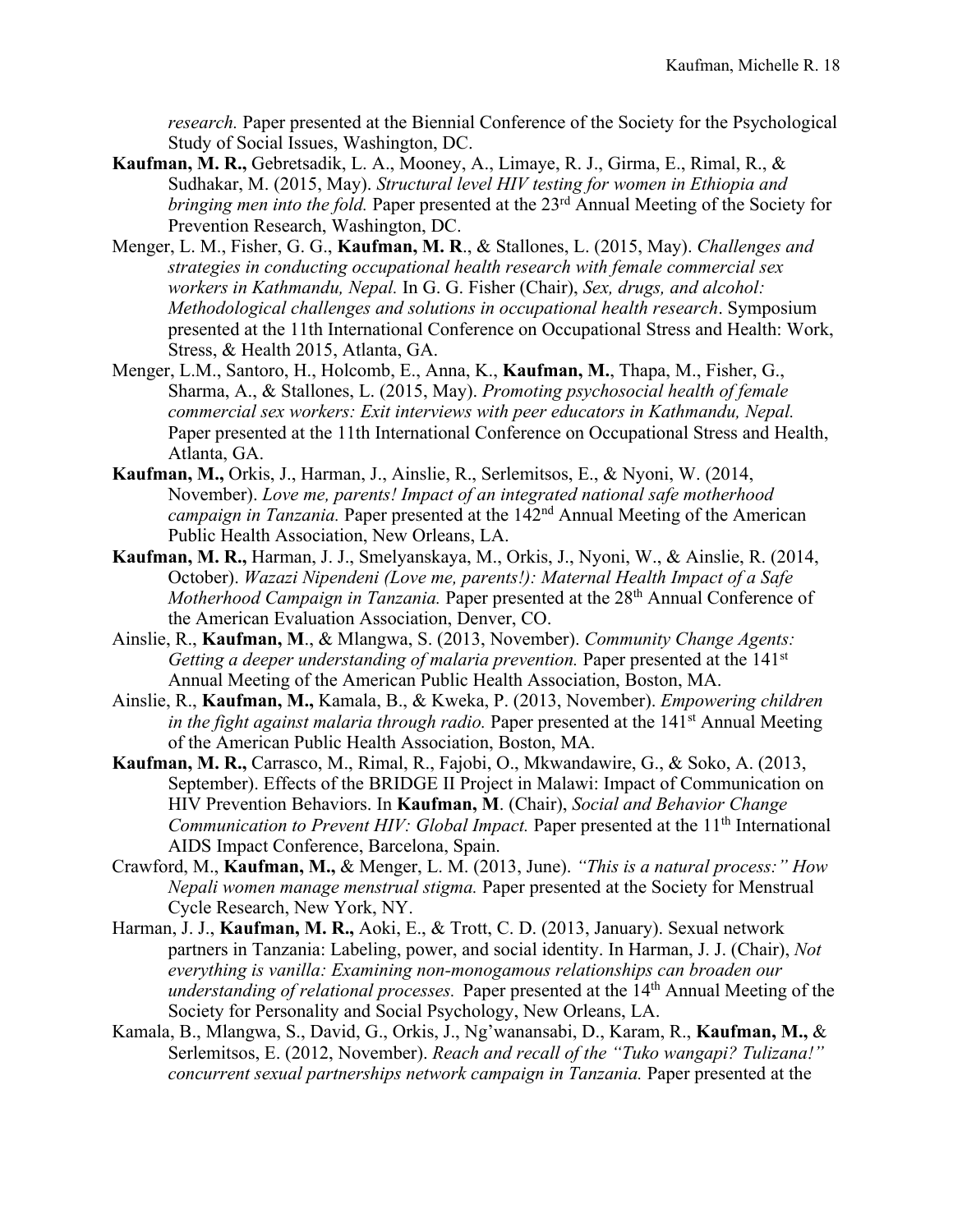29th Annual Scientific Conference of the Tanzania Public Health Association, Tanga, Tanzania.

- Kamala, B., Mlangwa, S., David, G., Orkis, J., Ng'wanansanbi, D., Karam, R., **Kaufman, M.,**  Serlemitsos, E. (2012, November). *Experiences of "Jiamini" mass media family planning campaign in Tanzania: Implications for reproductive health policy.* Paper presented at the 29th Annual Scientific Conference of the Tanzania Public Health Association, Tanga, Tanzania.
- Kamala, B., **Kaufman, M. R**., Modarres, N., Mooney, A., McCartney-Melstad, A., Karam, R., Zhu, P., Mushi, A., Mlangwa, S., Ng'wanansabi, D., & Ciloglu, A. (2012, November). *Evaluation of the Fataki mass media campaign in Tanzania: Connect for HIV prevention.* Paper presented at the 6th Annual Conference of the African Network for Strategic Communication in Health and Development (AfriComNet), Dar es Salaam, Tanzania.
- Menger, L.M., **Kaufman, M.,** Harman, J.J., Shrestha, D.K., & Vila, O. (2012, September). *Unveiling the silence: Women's sexual experiences and sexual health in Nepal. Paper* presented at the 2<sup>nd</sup> Association for Nepal and Himalayan Studies Conference, Kalamazoo, MI.
- Stillman, F. A, Kreslake J., **Kaufman M. R.,** Akçay, S., Ciobanu, M., Khan,J., Wang,J. (2012, September). *Smoking cessation for health care providers: A four-country case study.* Paper presented at the Society for Research on Nicotine and Tobacco-Europe. Helsinki, Finland.
- Harman, J. J., & **Kaufman, M. R.** (2012, July). *Mafiga matatu ("Three Cooking Stones"): Power, polygyny and sex in Tanzania.* Paper presented at the annual meeting for the International Association for Relationship Researchers, Chicago, IL.
- **Kaufman, M.R.,** Ng'wanansabi, D., McCartney-Melstad, A., Mlangwa, S., Mushi, A., Kamala, B., Modarres, N., & Fimbo, B. (2011, November). *Using humor to pave the way to new*  social norms: The Fataki campaign in Tanzania. Paper presented at the 5<sup>th</sup> International Entertainment Education Conference, New Delhi, India.
- Ng'wanansabi, D., McCartney-Melstad, A., Msemo, A., **Kaufman, M.R.,** Kamala, B., Kahatano, J., & Mbatia, J. (2011, November). *"Chonde chonde, ulevi noma!": Tackling excessive alcohol use in Tanzania with mass media.* Paper presented at the 5<sup>th</sup> International Entertainment Education Conference, New Delhi, India.
- **Kaufman, M.R.,** Rweyemamu, D., Macha, J., Ainslie, R., Koenker, H., Molteni, F., & Modarres, N. (2011, November). *"My children and I will no longer suffer from malaria": Acceptance and rejection of indoor residual spraying to prevent malaria in Tanzania.* Paper presented at the 139th Annual Meeting of the American Public Health Association, Washington, DC.
- **Kaufman, M.R.,** Ng'wanansabi, D., Kamala, B., Mlangwa, S., Modarres, N., Mushi, A., Karam, R., & McCartney-Melstad, A. (2011, November). *Changing attitudes towards crossgenerational sex through media: Evaluation of the Fataki campaign in Tanzania.* Paper presented at the 139th Annual Meeting of the American Public Health Association, Washington, DC.
- **Kaufman, M.R.,** Ng'wanansabi, D., Kamala, B., Mlangwa, S., Modarres, N., Mushi, A., Karam, R., & McCartney-Melstad, A. (2011, September). Changing attitudes and behavior related to cross-generational sex through mass media: Evaluation of the Fataki campaign in Tanzania. In R. Becquet, & J. Jemmott (Chairs), *Media and new technology—Role in the HIV epidemic*. Paper presented at the 10<sup>th</sup> International AIDS Impact Conference, Santa Fe, NM.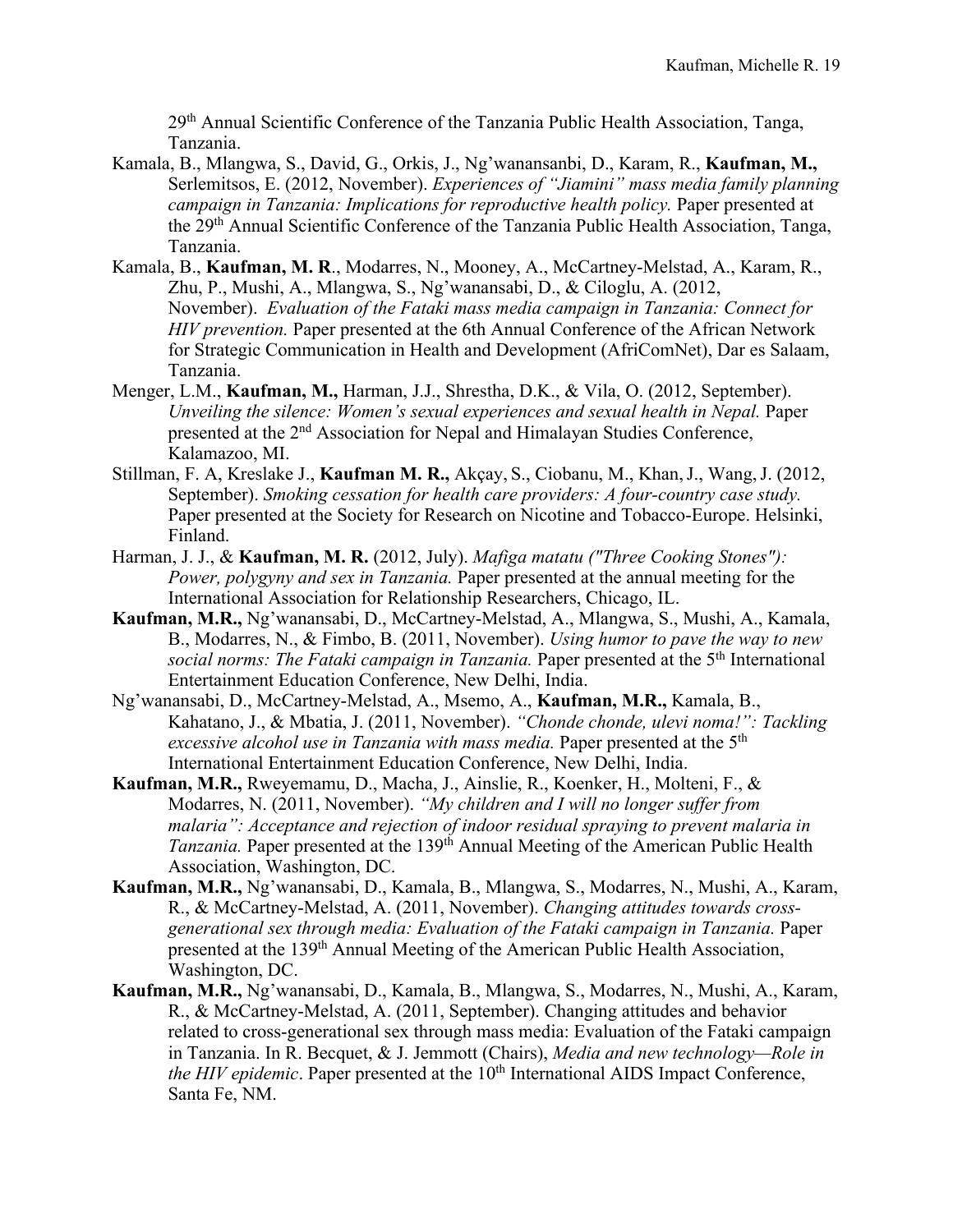- **Kaufman, M.R.** (2010, October). Teaching Sex Trafficking of Girls & Women as an online course: Challenges & rewards. In Knowles, L. (Chair), *Educating about Sex Trafficking: Curricular and Co-Curricular Contributions.* Paper presented at the 8<sup>th</sup> Annual Southern Connecticut State University Women's Studies Graduate Conference, New Haven, CT.
- Boulay, M., **Kaufman, M.R.,** Nyoni, W., Kajuna, J., Ainslie, R., Miller, J., & Koenker, H. (2010, November). *Integrating mass media and community-based approaches to promote the use of insecticide-treated bednets in Tanzania.* Paper presented at the 138<sup>th</sup> Annual Meeting of the American Public Health Association, Denver, CO.
- Wechsberg, W.M., Reed, E., Hernandez, A.M., Fortuin, R.S., Carney, T., Browne, F.A., Zule, W.A., **Kaufman, M.R.,** Myers, B.J., El-Bassel, N., Jewkes, R., & Parry, C.D. (2009, November). *Couples only know to fight: Alcohol, drug use & sex risks in informal taverns of Cape Town, the aftermath.* Paper presented at the 137<sup>th</sup> Annual Meeting of the American Public Health Association, Philadelphia, PA.
- Wechsberg, W.M., Zule, W.A., Ellerson, R.M., Browne, F.A., **Kaufman, M.R.,** Luseno, W.K., Kline, T.L., & Hernandez, A.M. (2009, September). *Adapting an evidence-based womanfocused HIV prevention intervention for vulnerable women in multiple settings.* Paper presented at the 9<sup>th</sup> Biennial AIDS Impact Conference, Gaborone, Botswana.
- Parry, C.D., Kline, T.L., Browne, F.A., **Kaufman, M.R**., Jewkes, R., & Wechsberg, W.M. (2009, June). *Reducing violence against vulnerable women: Data from an RCT in Gauteng Province, South Africa*. Paper presented at the NIDA International Forum, Reno, Nevada.
- **Kaufman, M.R.,** & Khati, D. (2009, March). The Let's Talk! Program for Women: Sexual Health Education for Kathmandu Women. In **M.R. Kaufman** (Chair), *Lessons Learned from Cross-Cultural Research: Research with Nepali Women. Symposium conducted at* the 34th Annual Conference of the Association for Women in Psychology, Newport, RI.
- Wechsberg, W.M., Kline, T.L., Zule, W.A., Luseno, W.K., Browne, F.A., **Kaufman, M.R.,**  Gentry, A.L., & Ellerson, R.M. (2008, October). *The effect of an adapted evidencedbased, gender-focused intervention on condom use among at-risk women in Pretoria, South Africa.* Paper presented at the 136th Annual Meeting of the American Public Health Association, San Diego, CA.
- Wechsberg, W.M., Zule, W.A., Kurian, K.M., Luseno, W.K., Browne, F.A., **Kaufman, M.R.,**  Gentry, A.L., Ellerson, R.M., & Parry, C.D. (2008, October). *Teens on Tik: Methamphetamine use and sexual risk behaviors among female school drop outs in South Africa.* Paper presented at the 136th Annual Meeting of the American Public Health Association, San Diego, CA.
- **Kaufman, M.R.** (2008, March). *Women's Leadership Roles in the Advancement of Women's Reproductive Health in Nepal.* Paper presented at the 3rd Women as Global Leaders Conference, Dubai, UAE.
- **Kaufman, M.R.**, & Adelman, J. (Chairs). (2007, August). *Cross-cultural collaboration: How do we create dialogue across borders?* Symposium conducted at the 115th Annual Convention of the American Psychological Association, San Francisco, CA.
- **Kaufman, M.R.**, & Escobar, J. (Chairs). (2007, August). *Making our research matter: Dissemination beyond academic journals.* Symposium conducted at the 115<sup>th</sup> Annual Convention of the American Psychological Association, San Francisco, CA.
- **Kaufman, M.R.**, Shefer, T., Crawford, M., Kalichman, S., & Simbayi, L. (2007, July). *Gender attitudes, sexual power, HIV risk: A model for predicting HIV risk behavior of South African men.* Paper presented at the 8<sup>th</sup> International AIDS Impact Conference, Marseille, France.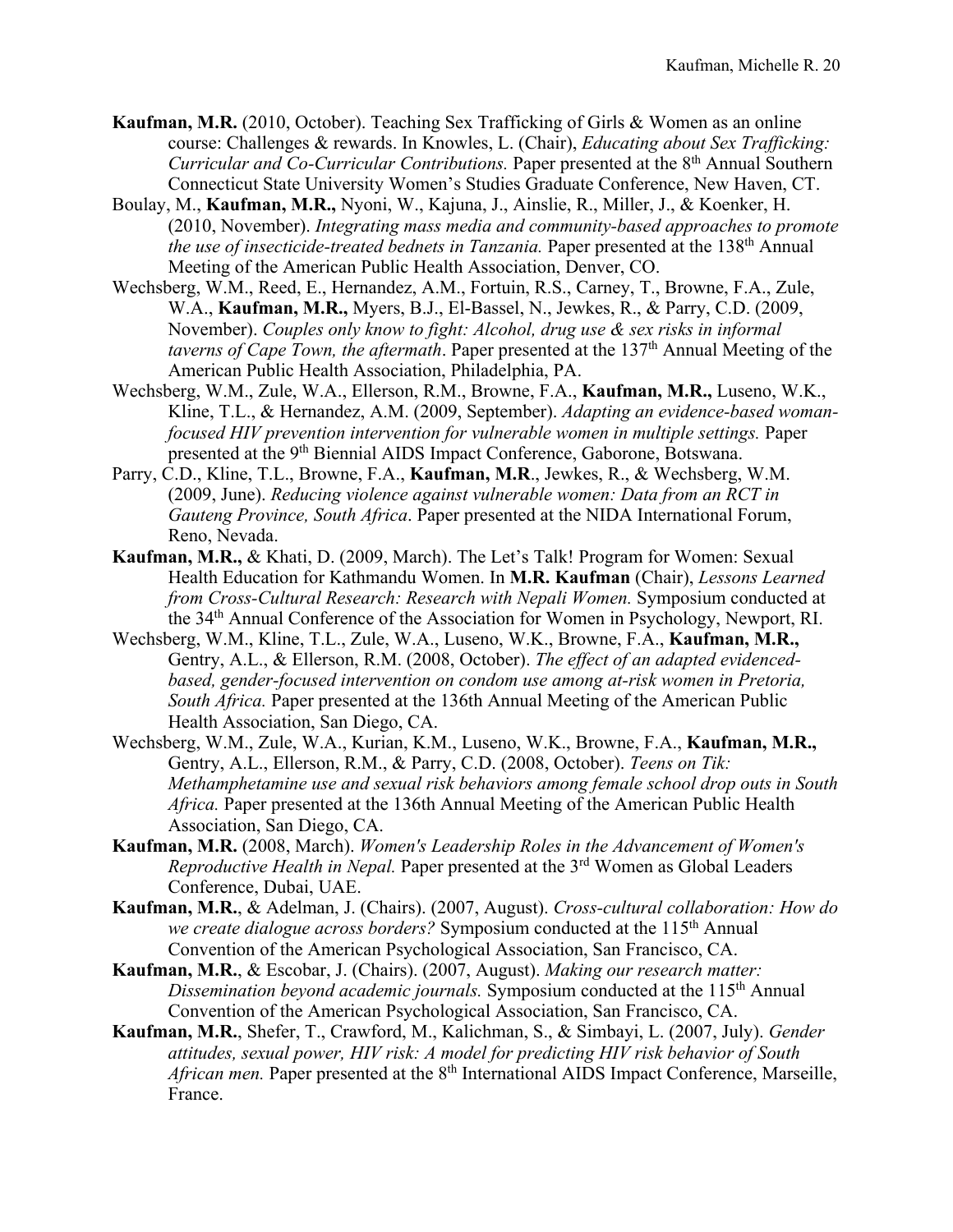- **Kaufman, M.R.**, & Crawford, M.C. (2006, October). *Sex for sale: An investigation into the status of Nepali women as a root cause of sex-trafficking.* Paper presented at the 1<sup>st</sup> Himalayan Policy Research Conference, Madison, WI.
- Crawford, M.C., & **Kaufman, M.R.** (2006, October). *Sex trafficking in Nepal: Survivor characteristics and long-term outcomes.* Paper presented at the 1<sup>st</sup> Himalayan Policy Research Conference, Madison, WI.
- **Kaufman, M.R.** (2006, June). *Gay men who vacation at gay resorts: A risk profile.* Paper presented at the 6<sup>th</sup> biennial Conference of the Society for the Psychological Study for Social Issues, Long Beach, CA.
- **Kaufman, M.R.** (2006, May). *Ethnography of a nude male show bar.* Paper presented at the Symbolic Interaction and Ethnographic Research Conference, Niagara Falls, Ontario, Canada.
- **Kaufman, M.R.** (2006, April). Gender attitudes and HIV risk behavior: Intervening with South African men. In **M.R. Kaufman** (Chair), *Women's sexual health and experiences: Power, violence, and HIV.* Symposium conducted at the 31<sup>st</sup> Annual Conference of the Association for Women in Psychology, Ypsilanti, MI.
- **Kaufman, M.R**. (Chair). (2005, August). *Benefits and challenges to international research*. Symposium conducted at the 113<sup>th</sup> Annual Convention of the American Psychological Association, Washington, DC.
- **Kaufman, M.R.**, & Crawford, M. (2005, July). Sex trafficking of girls and women in Nepal. In F.M. Shaver (Chair), *Stories of sex for sale.* Symposium conducted at the Conference on Women and the New Sexual Politics: Profits vs. Pleasures, Montreal, Quebec, Canada.
- **Kaufman, M.R.**, & Crawford, M. (2005, July). Sex trafficking and political unrest: How the insurgency in Nepal is putting girls at risk. In A.R. Fuhrel (Chair), *Political effects on HIV in Nepal, South Africa, and the U.S.* Symposium conducted at the 29th Annual meeting of the International Society of Political Psychology in Toronto, Ontario, Canada.
- **Kaufman, M.R.**, & Crawford, M. (2005, April). *Sex trafficking in Nepal: Root causes and interventions.* Paper presented at the University of Connecticut Women's Studies Program 17<sup>th</sup> Annual Conference on Women and Gender, Storrs, CT.
- **Kaufman, M.R.**, & Crawford, M. (2004, February). Working adults' perceptions of agentic and communal leaders*.* In J.H. Carlson (Chair), *Women and leadership: An investigation of relational orientation.* Symposium conducted at the 29<sup>th</sup> Annual Conference of the Association of Women in Psychology, Philadelphia, PA.

*Scientific Meetings—Poster Presentations*

- Xu, W., **Kaufman, M. R.** (2018, November). *Predictors of HIV testing among Chinese men who have sex with men: A barrier perspective.* Poster presented at the Annual Meeting of the American Public Health Association, San Diego, California.
- Patel., E. U., **Kaufman, M. R.,** Dam, K. H., Van Lith, L. M., Hatzold, K., Marcell, A. V., Mavhu, W., Kahabuka, C., Mahlasela, L., Njeuhmeli, E., Ahanda, K. S., Ncube, G., Lija, G. J., Bonnecwe, C., & Tobian, A. (2018, March). *Perceptions of and Motivations for VMMC among Adolescents: A Multicountry Study.* Poster presented at the Annual Conference on Retroviruses and Opportunistic Infections (CROI), Boston, Massachusetts.
- Menger, L. M., Fisher, G. G., **Kaufman, M. R.,** Ryan, E. P., & Stallones, L. (2017, June). *Using Peer Education to Promote Psychosocial and Occupational Health and Empowerment among Female Commercial Sex Workers in Nepal.* Poster presented at the 12th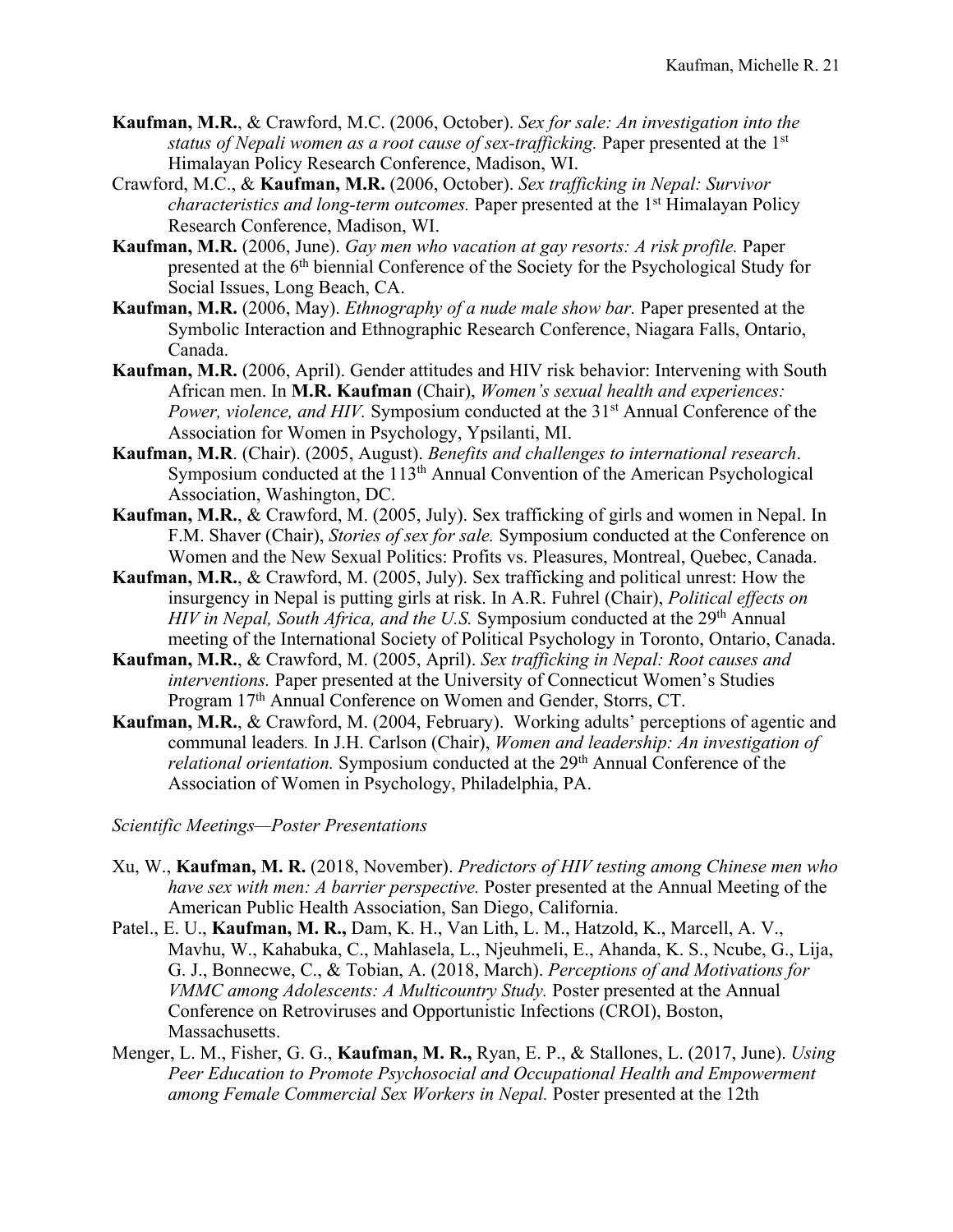International Conference on Work, Stress & Health, Minneapolis, Minnesota.

- **Kaufman, M. R.,** Dam, K., Hatzold, K., Van Lith, L., Ncube, G., Lija, G., Bonnecwe, C., Mavhu, W., Kahabuka, C., Seifert-Ahanda, K., Marcell, A., Mahlasela, L., Figueroa, M. E., Njeuhmeli, E., and <u>steral bridge</u>, A. for the Adolescent VMMC Technical Advisory Group (2016, July). *Adolescent Girls' Support of Male Peers and Sexual Partners Receiving Voluntary Medical Male Circumcision Services: Implications for Demand Creation.* Oral Poster Discussion presented at the 21<sup>st</sup> International Conference of the International AIDS Society, Durban, South Africa.
- **Kaufman, M. R.,** Dam, K., Hatzold, K., Van Lith, L., Ncube, G., Lija, G., Bonnecwe, C., Mavhu, W., Kahabuka, C., Seifert-Ahanda, K.<sup>177</sup>, Marcell, A., Mahlasela, L., Figueroa, M. E., Njeuhmeli, E., and **Fr** Tobian, A. for the Adolescent VMMC Technical Advisory Group (2016, July). *Voluntary Medical Male Circumcision Among Adolescents: A Missed Opportunity For Behavioral Intervention?* Poster presented at the 21<sup>st</sup> Conference of the International AIDS Society, Durban, South Africa.
- Tobian, A., **Kaufman, M. R.,** Dam, K., Hatzold, K., Van Lith, L., Ncube, G., Lija, G., Bonnecwe, C., Mavhu, W., Kahabuka, C., Seifert-Ahanda, K. Sterg, Marcell, A., Mahlasela, L., Figueroa, M. E., Njeuhmeli, E., and the Adolescent VMMC Technical Advisory Group (2016, July). *Interaction Bias Among Counselors Working with Adolescent Voluntary Medical Male Circumcision (VMMC) Clients in Sub-Saharan Africa.* Poster presented at the 21st Conference of the International AIDS Society, Durban, South Africa.
- Hatzold, K., Mavhu, W., **Kaufman, M. R.,** Dam, K., Van Lith, L., Mapingure, M., Ncube, G., Seifert-Ahanda, K.<sup>[17]</sup>, Marcell, A., Njeuhmeli, E., and Tobian, A. (2016, July). *Factors that may explain post-op wound infections among adolescent voluntary medical male circumcision (VMMC) clients: Qualitative findings from Zimbabwe.* Poster presented at the 21st Conference of the International AIDS Society, Durban, South Africa.
- Carrasco, M. A., Wong, V., Ahanda, K., & **Kaufman, M. R.** (2016, July). Correlates of condom use and procedure knowledge among men accessing voluntary medical male circumcision in Malawi. Poster session presented at the 21st Conference of the International AIDS Society, Durban, South Africa.
- Carrasco, M. A., Nguyen, T. Q., Genari, F., & **Kaufman, M. R.** (2016, July). Low uptake of voluntary medical male circumcision (VMMC) among high risk men in Malawi. Poster session presented at the 21<sup>st</sup> Conference of the International AIDS Society, Durban, South Africa.
- Orkis, J., Ng'wanansabi, D., Msemo, A., Bukuku, M., & **Kaufman, M.** (2016, February). "*How many are we? Settle down": Impact of a National HIV Prevention Campaign in Tanzania.* Poster session presented at the International Social and Behavioral Change Summit, Addis Ababa, Ethiopia.
- Menger, L. M., **Kaufman, M. R.,** Fisher, G., G., Thapa, M., & Stallones, L. (2015, May). Impact evaluation of a peer education intervention to promote psychosocial health and empowerment among female commercial sex workers in Kathmandu, Nepal. Poster session presented at the 27<sup>th</sup> Annual Convention of the Association for Psychological Science, New York, NY.
- Trott, C. D., Harman, J. J., & **Kaufman, M. R.** (2015, August). *Gendered social norms impact expressed attitudes towards intimate partner violence in Ethiopia.* Poster session presented at the 123rd Annual Convention of the American Psychological Association, Toronto, Ontario.
- Girma, E., Abebe, L., Morankar, S. N., **Kaufman, M. R.,** Limaye, R. J., & Rimal, R. N. (2015, February). *Stigma against people with HIV/AIDS in rural Ethiopia, 2005-2011: Signs*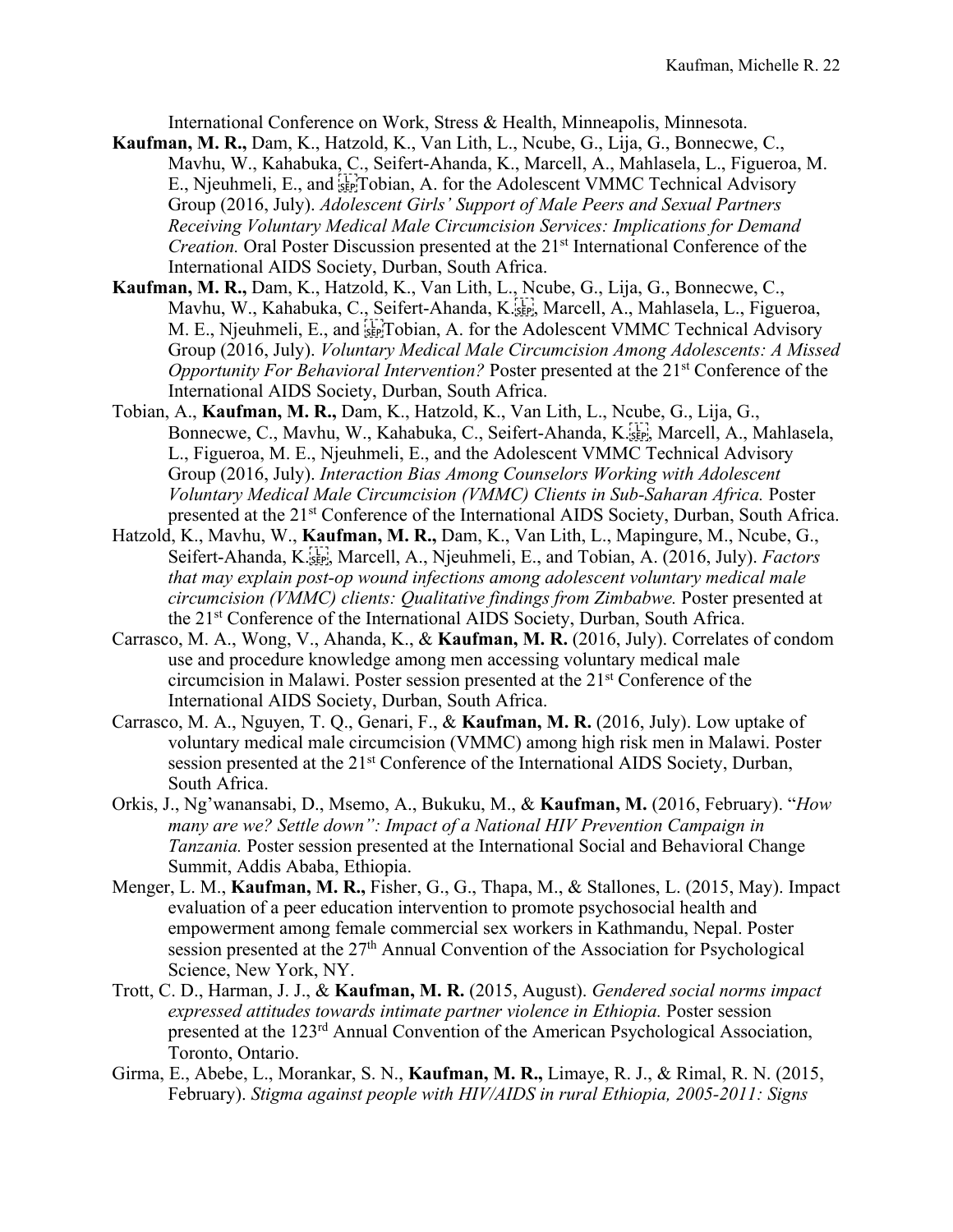*and predictors of improvement.* Poster session presented at the 26th Annual Conference of the Ethiopian Public Health Association, Bahir Dar, Ethiopia.

- Hara, T. T., **Kaufman, M. R.,** Roberts, P., & Soko, A. (2014). *Overcoming barriers to condom use through informal condom channels of distribution—The Malawi experience.* Poster session presented at the 20<sup>th</sup> International AIDS Conference, Melbourne, Australia.
- Mlangwa, S., **Kaufman, M**., Modarres, N., Kamala, B., Orkis, J., Karam, R., & Ciloglu, A. (2013, December). *Concurrency, relationship satisfaction and perceptions of the risk of HIV infection: A qualitative study in Tanzania.* Poster session presented at the 17<sup>th</sup> International Conference on AIDS and STIs in Africa, Cape Town, South Africa.
- Trott, C. D., Harman, J., **Kaufman, M.,** Mooney, A., & Modarres, N. (2012, October). *Exploring the nature of multiple concurrent partnerships in Tanzania.* Poster session presented at the 140th American Public Health Association Annual Meeting, San Francisco, CA.
- Menger, L., **Kaufman, M.R.,** Harman, J.J., Shrestha, D.K., & Thapa, M. (May 2012). *Preventing HIV/AIDS among female sex workers in Nepal.* Poster presented at the 20<sup>th</sup> Annual Meeting of the Society for Prevention Research, Washington, DC.
- Menger, L.M., **Kaufman, M.R**., Harman, J.J., Shrestha, D.K. & Thapa, M. (March 2012). *Informing interventions to reduce HIV/AIDS among female sex workers in Nepal.* Poster presented at the 37th Annual Conference of the Association for Women in Psychology, Palm Springs, CA.
- Harman, J. J., **Kaufman, M. R.,** Ng'wanansabi, D., Kamala, B., Karam, R., & McCartney-Melstad, A. (2012, January). Gender norms, inequality and power: Predicting condom use in Tanzanian relationships. Poster presented at the meeting of the Society for Personality and Social Psychology, San Diego, CA.
- **Kaufman, M.R.,** Kamala, B., Modarres, N., Mlangwa, S., Orkis, J., Karam, R., Serlemitsos, E., & Ciloglu, A. (2011, November). *Gender-based predictors of family planning communication and use in Tanzania.* Poster presented at the 2nd International Conference on Family Planning, Dakar, Senegal.
- **Kaufman, M.R.,** Harman, J.J., & Khati, D. (2011, September). *Let's talk about sex: Development of a sexual health program for Nepali women.* Poster session presented at the 10<sup>th</sup> International AIDS Impact Conference, Santa Fe, NM.
- **Kaufman, M.R.**, Kalichman, S.C., Simbayi, L.C., & Jooste, S. (2005, August). *Sexual violence and STD/HIV risks among South Africans.* Poster session presented at the 113th Annual Convention of the American Psychological Association, Washington, DC.
- **Kaufman, M.R.**, Kalichman, S.C., Simbayi, L.C., & Jooste, S. (2005, January). *Gender attitudes, rape myths, and STD/HIV risks among men and women in Cape Town, South Africa.* Poster session presented at the 6<sup>th</sup> Annual Conference of the Society for Personality and Social Psychologists, New Orleans, LA.
- **Kaufman, M.R.**, Kalichman, S.C., & Simbayi, L. (2004, October). *Gender attitudes, gender violence, and HIV/AIDS risks among men and women in Cape Town, South Africa.* Poster session presented at the 3<sup>rd</sup> International Conference of the Institute for Urban Health Research, Boston, MA.
- **Kaufman, M.R.** (2003, August). *Racial differences in female preferences for agentic vs. communal leaders.* Poster session presented at the 111<sup>th</sup> Annual Conference of the American Psychological Association, Toronto, ON.
- **Kaufman, M.R.** (2002, March). *Male vs. female differences in humor appreciation.* Poster session presented at the 74<sup>th</sup> Annual Meeting of the Eastern Psychological Association, Boston, MA.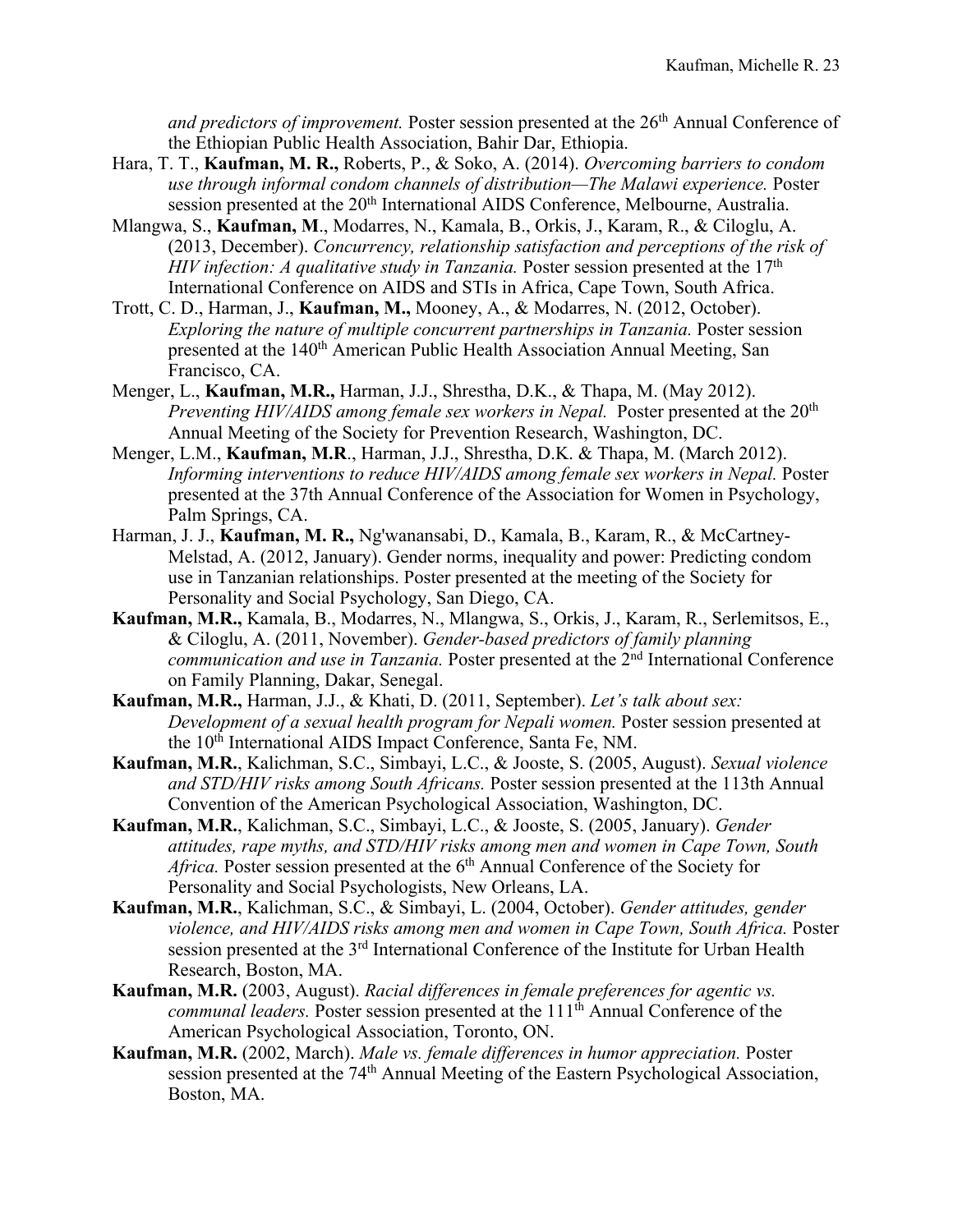# **PRACTICE ACTIVITIES**

*Presentations to Policy Makers and other Stakeholders*

- 2013 *East Africa Social and Behavioral Change Evidence Review—Ethiopia Consultancy* Population-Level Behavior Change Evidence Pre-Summit, UNICEF, New York, New York
- 2013 *Evidence on Social and Behavior Change in Addressing Child Survival: Global Overview and Scientific Evidence* African Leadership for Child Survival: A Promise Renewed (African Union), Addis Ababa, Ethiopia
- 2013 *Preliminary Findings on a Social and Behavior Change Evidence Review of Child Survival Literature in East Africa* Population-Level Social and Behavior Change Evidence Review for Child Survival in Africa, UNICEF, Addis Ababa, Ethiopia

*Research Finding Dissemination through Media Appearances*

- Stringer, H. (2016, April). "Protecting human rights: Several psychologists are among a growing number who are applying their expertise to protect the rights of people at home and aboard." *APA Monitor on Psychology.*  http://www.apa.org/monitor/2016/04/protecting-human-rights.aspx
- Browne, R., & Dharssi, A. (2014, May 7). "Some NGOs in Nepal do more harm than good say experts." *Thomas Reuters Foundation News.*  http://news.trust.org//item/20140507213441-lnbvr/
- WECT (2013, December 23). "Underage sex trafficking alleged in Raleigh." *CBS North Carolina.* http://www.wect.com/story/24247330/underage-sex-trafficking-alleged-inraleigh

### *Consultations*

2015 American Association for the Advancement of Science (AAAS) On-call Scientist, HelpAge International study on gender-based violence of people ages 50+

# **ADDITIONAL INFORMATION**

### *Research Interests*

Gender and sexuality health disparities; gender roles, status, and power; behavior change interventions; prevention interventions for youth populations; theory-based evaluations; mHealth interventions; sex trafficking

### *Teaching Interests*

Social and Behavioral Aspects of Public Health, Theories of Behavior Change, Psychology of Women and Gender, Global Gender Issues, Sex Trafficking, Women's Health, Human